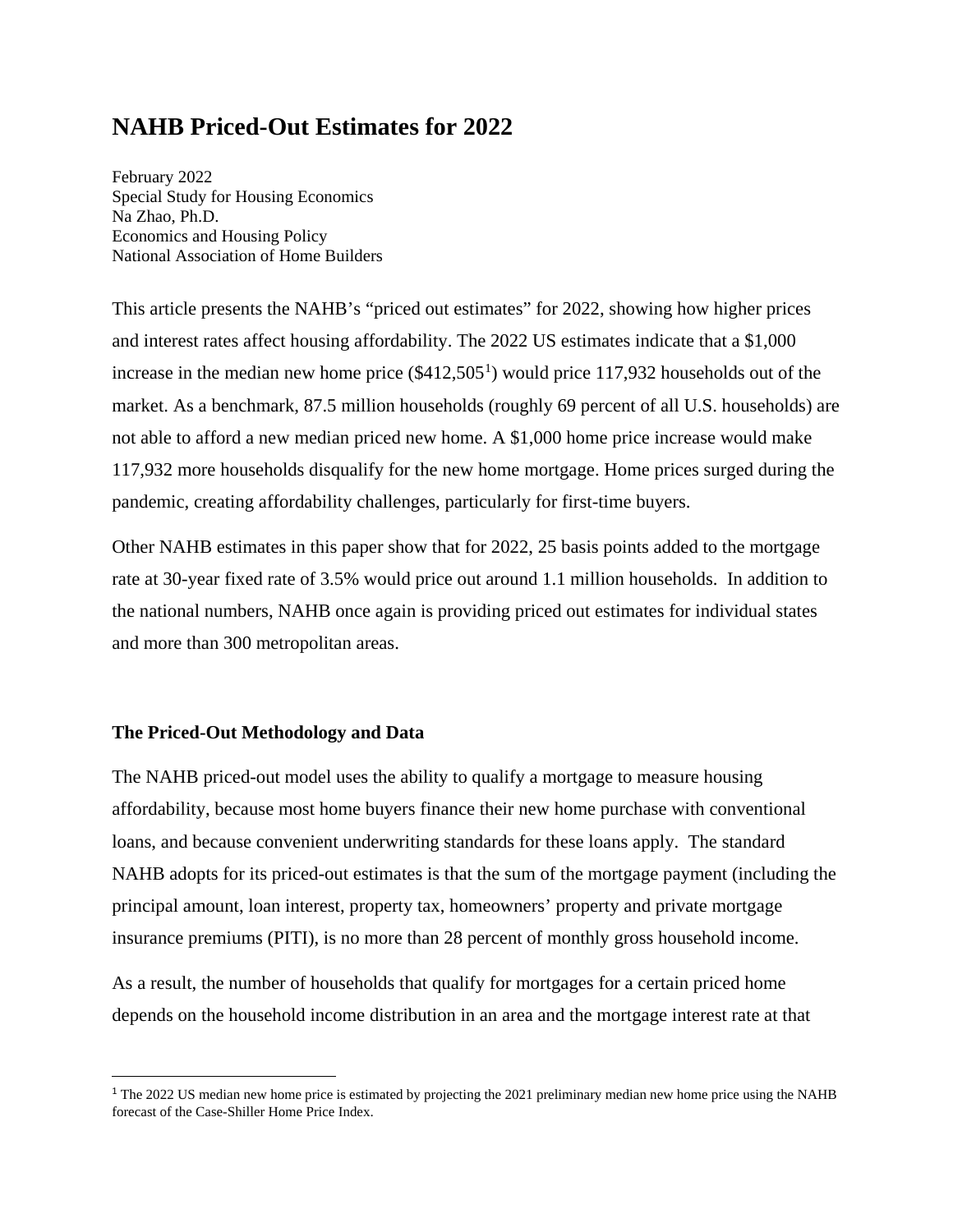time. The most recent detailed household income distributions for all states and metro areas are from the 2019[2](#page--1-1) American Community Survey (ACS). NAHB adjusts the income distributions to reflect the income and population changes that may happen from 2019 to 2022. The income distribution is adjusted for inflation using the 2021 median family income at the state<sup>[3](#page--1-2)</sup> and metro<sup>[4](#page--1-3)</sup> levels and then extrapolated into 2022. The number of households in 2022 is projected by the growth rate of households from 2018 to 2019.

Other assumptions of the priced-out calculation include a 10% down payment and a 30-year fixed rate mortgage at an interest rate of 2.8% with zero points. For a loan with this down payment, private mortgage insurance is required by lenders and thus included as part of PITI. The typical private mortgage insurance annual premium is 73 basis points,<sup>[5](#page--1-4)</sup> based on the standard assumption of a national median credit score of  $738<sup>6</sup>$  $738<sup>6</sup>$  $738<sup>6</sup>$  and 10% down payment and 30year fixed mortgage rate. Effective local property tax rates are calculated using data from the 2019 American Community Survey (ACS) summary files. Homeowner insurance rates are constructed from the 2019 ACS Public Use Microdata Sample  $(PUMS)^7$  $(PUMS)^7$ . For the US as a whole, the effective property tax rate is \$10.7 per \$1,000 of property value and typical homeowner insurance is \$3.6 per \$1,000 of property value.

## **U.S. Priced-Out Estimates**

Under these assumptions, 39 million (about 31%) of the 126.7 million US households could afford to buy a new median priced home at \$412,505 in 2022. A \$1,000 home price increase will thus price 117,932 households out of the market for this home. These are the households that can qualify for a mortgage before a \$1,000 increase but not afterwards, as shown in Table 1 below.

 <sup>2</sup> We used the standard 2019 1-year ACS data, because the experimental 2020 1-year ACS may have some potential issues on some estimates and also doesn't cover the metro level estimates due to the disruptions of data collection during the pandemic.

<sup>3</sup> The state median family income is published by Department of Housing and Urban Development (HUD).

<sup>&</sup>lt;sup>4</sup> The MSA median family income is calculated by HUD and published by Federal Financial Institutions Examination Council (FFIEC).

<sup>5</sup> Private mortgage insurance premium (PMI) is obtained from the PMI Cost Calculator( https://www.hsh.com/calc-pmionly.html) <sup>6</sup> Median credit score information is shown in the article "Four ways today's high home prices affect the

larger economy" October 2018 Urban Institute https://www.urban.org/urban-wire/four-ways-todays-high-home-prices-affectlarger-economy

<sup>7</sup> Producing metro level estimates from the ACS PUMS involves aggregating Public Use Microdata Area (PUMA) level data according to the latest definitions of metropolitan areas. Due to complexity of these procedures and since metro level insurance rates tend to remain stable over time, NAHB revises these estimates only periodically.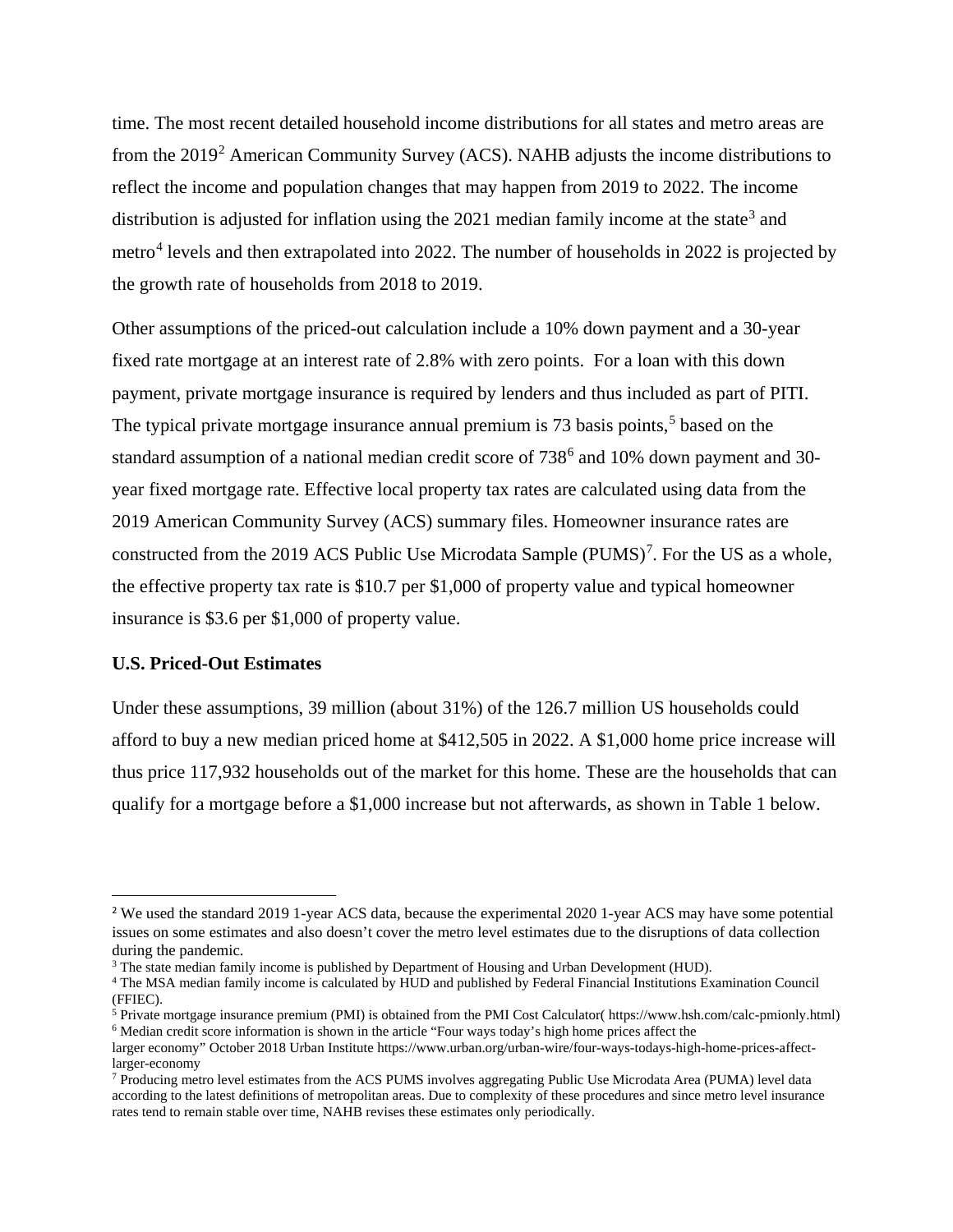Table 1. US Households Priced Out of the Market by Increases in House Prices, 2022

| Area                 | Mortgage<br>Rate | House<br>Price | Monthly<br>Mortgage<br>Payment | Taxes<br>and<br>Insurance | Minimum<br>Income<br>Needed | <b>Households</b><br><b>That Can</b> | <b>Households</b><br><b>That Cannot</b><br><b>Afford House Afford House</b> |
|----------------------|------------------|----------------|--------------------------------|---------------------------|-----------------------------|--------------------------------------|-----------------------------------------------------------------------------|
| <b>United States</b> | 3.50%            | \$412,506      | \$1,822                        | \$493                     | \$99,205                    | 39.205.292                           | 87.527.382                                                                  |
| <b>United States</b> | 3.50%            | \$413,506      | \$1,826                        | \$494                     | \$99,445                    | 39,087,360                           | 87.645.314                                                                  |
| <b>Difference</b>    |                  | \$1,000        | \$4                            | \$1                       | \$240                       | $-117,932$                           | 117,932                                                                     |

Calculations assume a 10% down payment and a 73 basis point fee for private mortgage insurance.

A Household Qualifies for a Mortgage if Mortgage Payments, Taxes, and Insurance are 28% of Income

| US Household Income Distribution for 2022 |    |               |                   |             |  |  |  |  |
|-------------------------------------------|----|---------------|-------------------|-------------|--|--|--|--|
|                                           |    | Income Range: | <b>Households</b> | Cumulative  |  |  |  |  |
| \$0                                       | to | \$9,806       | 7,346,720         | 7,346,720   |  |  |  |  |
| \$9,807                                   | to | \$14,710      | 5,098,688         | 12,445,408  |  |  |  |  |
| \$14,711                                  | to | \$19,613      | 4,993,521         | 17,438,928  |  |  |  |  |
| \$19,614                                  | to | \$24,517      | 5,492,472         | 22,931,400  |  |  |  |  |
| \$24,518                                  | to | \$29,420      | 5,143,791         | 28,075,191  |  |  |  |  |
| \$29,421                                  | to | \$34,324      | 5,491,210         | 33,566,400  |  |  |  |  |
| \$34,325                                  | to | \$39,228      | 5,091,265         | 38,657,665  |  |  |  |  |
| \$39,229                                  | to | \$44,131      | 5,277,777         | 43,935,442  |  |  |  |  |
| \$44,132                                  | to | \$49,035      | 4,768,527         | 48,703,969  |  |  |  |  |
| \$49,036                                  | to | \$58,842      | 9,371,391         | 58,075,361  |  |  |  |  |
| \$58,843                                  | to | \$73,553      | 12,639,876        | 70,715,236  |  |  |  |  |
| \$73,554                                  | to | \$98,071      | 16,256,580        | 86,971,817  |  |  |  |  |
| \$98,072                                  | to | \$122,588     | 12,022,980        | 98.994.796  |  |  |  |  |
| \$122,589                                 | to | \$147,106     | 7,897,653         | 106,892,450 |  |  |  |  |
| \$147.107                                 | to | \$196,142     | 9,084,459         | 115,976,909 |  |  |  |  |
| \$196,143                                 | to | More          | 10,755,766        | 126,732,674 |  |  |  |  |

The U.S. housing affordability pyramid represents the number of households that could only afford homes of no more than a certain price. Based on conventional assumptions and underwriting standards, the minimum income required to purchase a \$150,000 home is \$36,074. In 2022, about 36 million households in the U.S. are estimated to have incomes no more than that threshold and, therefore, can only afford to buy homes priced no more than \$150,000. These 36 million households form the bottom step of the pyramid (Figure 1). Of the remaining households who can afford a home priced at \$150,000, 24.4 million can only afford to pay a top price of somewhere between \$150,000 and \$250,000 (the second step on the pyramid). Each step represents a maximum affordable price range for fewer and fewer households. Housing affordability is a great concern for households with annual income at the lower end of the distribution.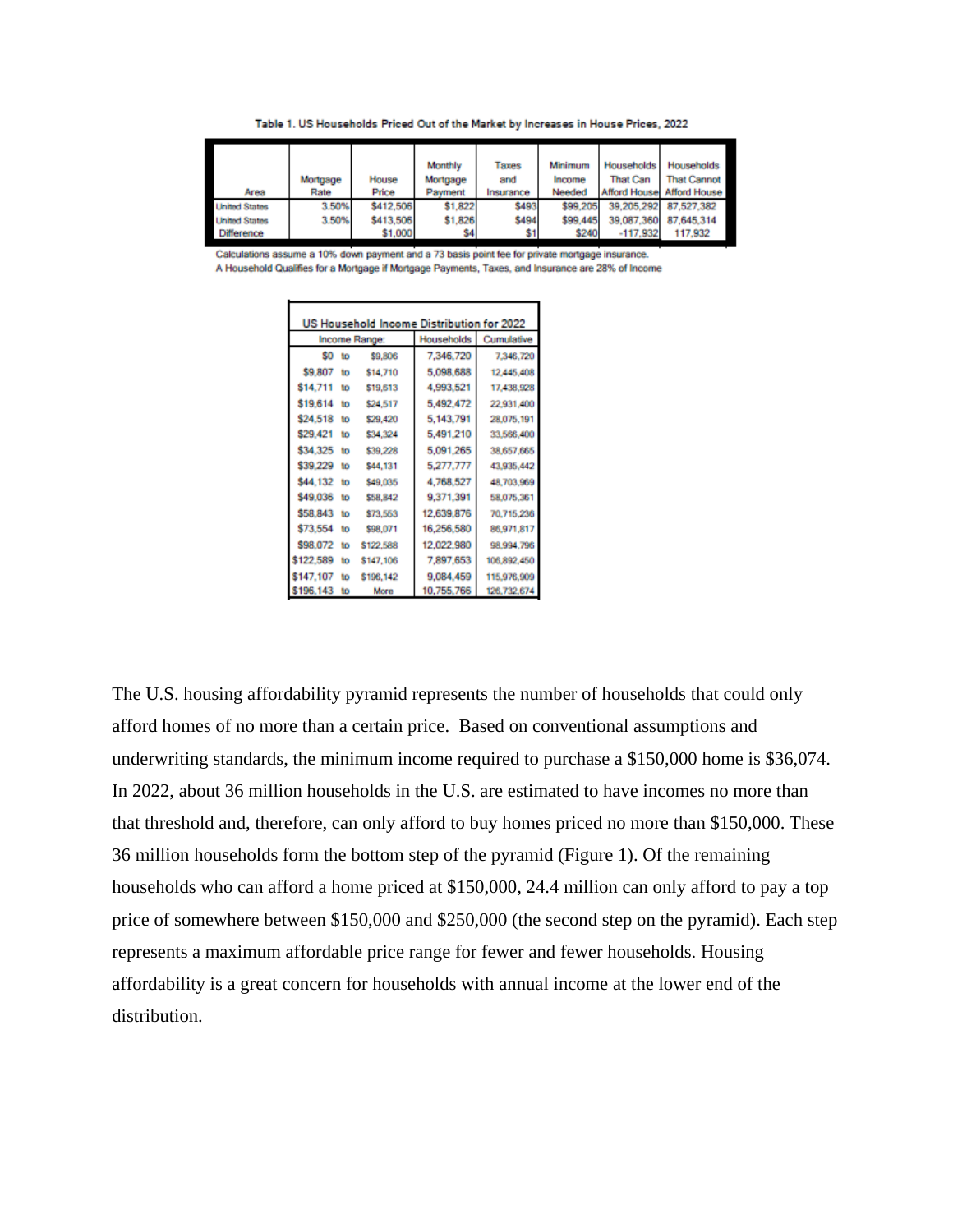

### Figure 1. US Households (in Millions) by Highest Priced Home They Can Afford Based on Income: 2022

# **State and Local Estimates**

The number of priced out households varies across both states and metropolitan areas, largely affected by the sizes of local population and the affordability of new homes. The 2022 priced-out estimates for all states and the District of Columbia are shown in Table 2, which presents the projected 2022 median new home price estimates and the amount of income needed to qualify the mortgage, the number of households who can and who cannot afford the new homes, and the number of households could be priced out if price goes up by \$1,000. Among all the states, California registered the largest number of households priced out of the market by a \$1,000 increase in the median-priced home in the state (12,411), followed by Texas (11,108), and Florida (6,931), largely because these three states are the top three populous states. Households in California, where half of all new homes are sold for less than \$543,767, need an annual income of at least \$120,445 to qualify for a new home mortgage. Therefore, around 9.2 million households (68.9% of all households) in California do not earn enough income to qualify for new home loan initially. In contrast, households in West Virginia only need to have a household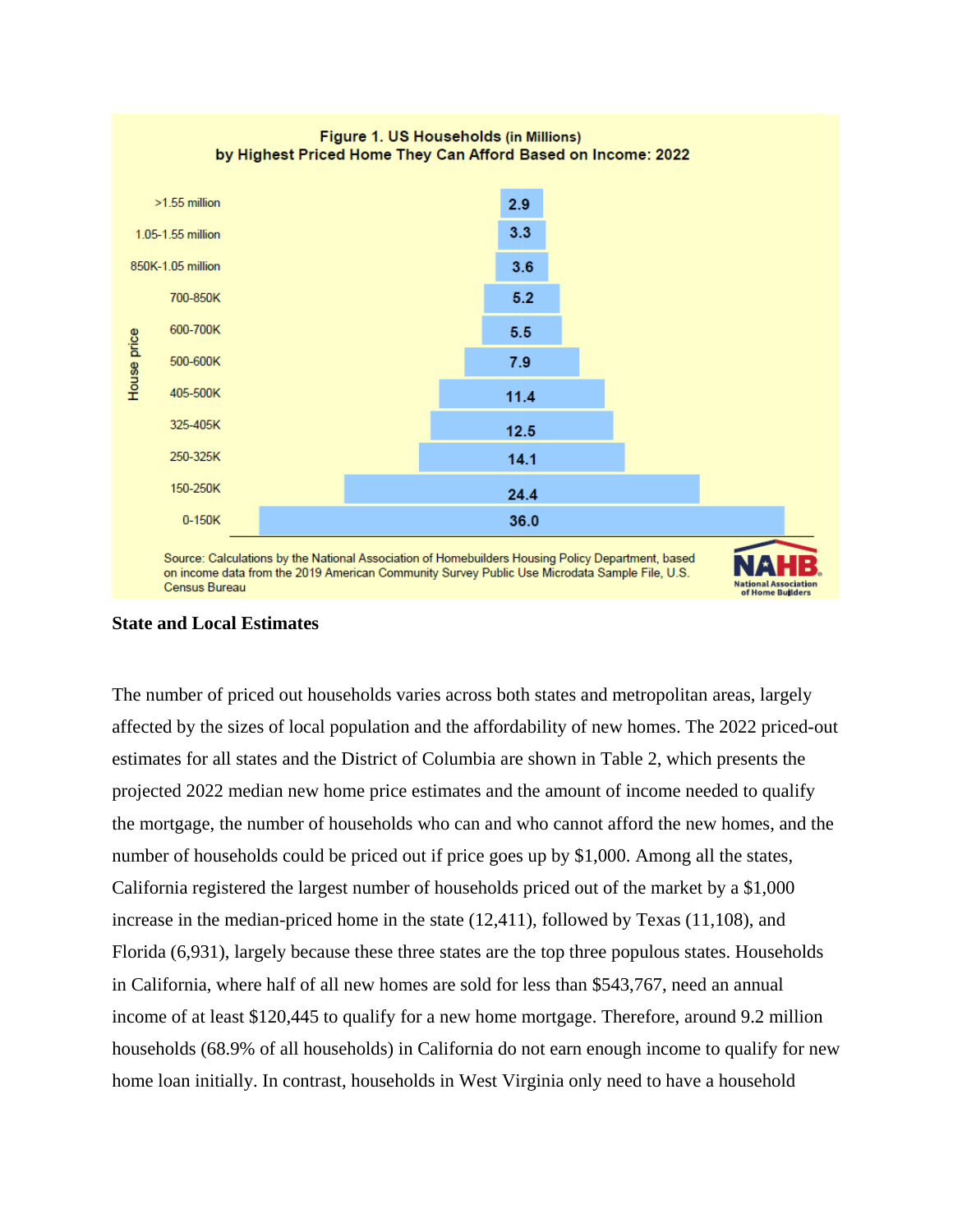income of \$69,855 to qualify new home loans. Only 34% of households in West Virginia (around 239,830 households) cannot afford new homes at the median price of \$306,339 in 2022.

Table 3 shows the 2022 priced-out estimates for 387 metropolitan statistical areas. The metropolitan area with the largest priced out effect, in terms of absolute numbers, is New York-Newark-Jersey City, NY-NJ-PA, where 4,734 households will be disqualified for a new medianpriced home if price goes up by \$1,000. The Chicago-Naperville-Elgin, IL-IN-WI metro area registers the second largest number of priced-out households (4,273), followed by Philadelphia-Camden-Wilmington, PA-NJ-DE-MD metro area (3,235). Different impacts of adding \$1,000 to a new home price are largely due to different sizes of metro population and the affordability of new homes to begin with. The largest priced-out effect is in the New York metro area, where the median priced new homes are only affordability to 14% of households, is largely because of its status of have the largest population size among all metro areas (6.6 million households). Compared to the New York metro, the populations in the Chicago and Houston metro areas are much smaller. The Chicago metro area only has half of the New York metro population and the Philadelphia metro area has 25%. However, median priced homes in Chicago or Philadelphia metro areas are relatively more affordable initially. Around 33% of households in Chicago and 45% households in Philadelphia metro area are capable of buying new median-priced homes there.

## **Interest Rates**

The NAHB 2022 priced-out estimates also present how interest rates affect the number of households that would be priced out of the new home market. If mortgage interest rate increase, the monthly mortgage payments will rise as well and therefore higher household income thresholds are needed to qualify for a mortgage loan. Table 4 shows the number of households priced out of the market for a new median priced home at \$412,505 by each 25 basis-point increase in interest rate from 1.5% to 9.5%. When interest rates increase from 1.75% to 2.00%, around 1.4 million households can no longer afford buying median-priced new homes. An increase from 3.00% to 3.25% prices approximately 1.5 million households out of the market. However, about 539,000 households would be squeezed out of the market if interest rate goes up to 9% from 8.75%. This diminishing effect happens because only a few households at the smaller end of household income distribution will be affected. In contrast, when interest rates are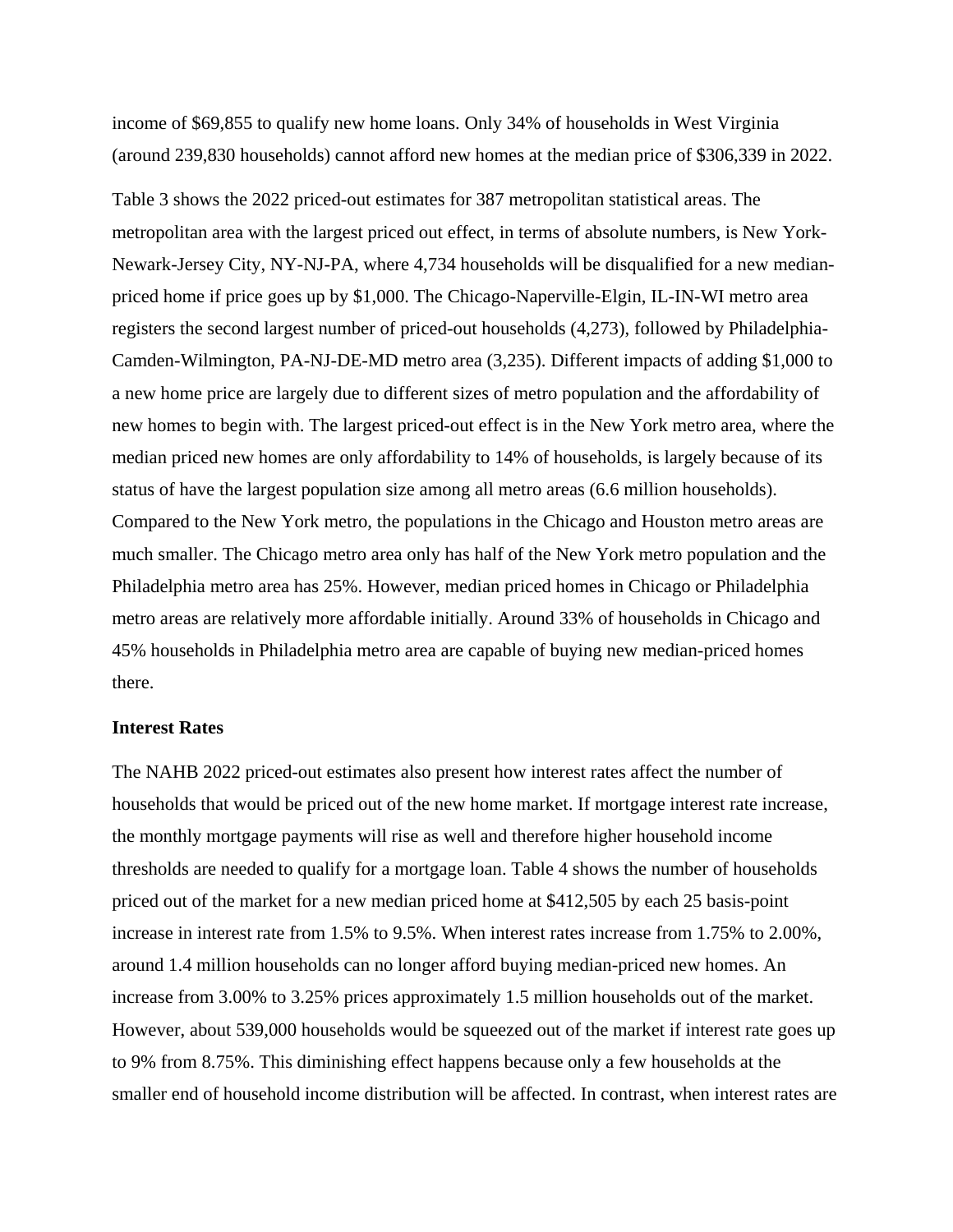relatively low, a 25 basis-point increase would affect a larger number of households at the larger section of the income distribution.

| <b>Mortgage</b><br>Rate | <b>Median New</b><br><b>House Price</b> | <b>Monthly</b><br><b>Mortgage</b><br>Payment | <b>Taxes and</b><br>Insurance | <b>Minimum</b><br>Income<br><b>Needed</b> | <b>Households</b><br><b>That Can</b><br><b>Afford House</b> | <b>Change in</b><br><b>Households</b> | <b>Cumulative</b><br>Change |
|-------------------------|-----------------------------------------|----------------------------------------------|-------------------------------|-------------------------------------------|-------------------------------------------------------------|---------------------------------------|-----------------------------|
| 1.50%                   | \$412.505                               | \$1,415                                      | \$493                         | \$81,775                                  | 50.566.246                                                  |                                       |                             |
| 1.75%                   | \$412,505                               | \$1,463                                      | \$493                         | \$83,820                                  | 49.210.076                                                  | $-1.356.170$                          | $-1,356,170$                |
| 2.00%                   | \$412,505                               | \$1,512                                      | \$493                         | \$85,905                                  | 47.827.984                                                  | $-1.382.092$                          | $-2.738.262$                |
| 2.25%                   | \$412,505                               | \$1,561                                      | \$493                         | \$88,028                                  | 46,420,275                                                  | $-1,407,709$                          | $-4,145,971$                |
| 2.50%                   | \$412,505                               | \$1,612                                      | \$493                         | \$90,189                                  | 44,987,280                                                  | $-1.432.995$                          | $-5,578,966$                |
| 2.75%                   | \$412.505                               | \$1,663                                      | \$493                         | \$92.388                                  | 43.529.350                                                  | $-1.457.930$                          | $-7.036.896$                |
| 3.00%                   | \$412,505                               | \$1,715                                      | \$493                         | \$94,624                                  | 42,046,857                                                  | $-1,482,493$                          | $-8,519,389$                |
| 3.25%                   | \$412,505                               | \$1,768                                      | \$493                         | \$96,896                                  | 40,540,195                                                  | $-1,506,662$                          | $-10.026.051$               |
| 3.50%                   | \$412,505                               | \$1,822                                      | \$493                         | \$99,204                                  | 39,205,373                                                  | $-1,334,822$                          | $-11,360,873$               |
| 3.75%                   | \$412,505                               | \$1,877                                      | \$493                         | \$101,548                                 | 38,056,255                                                  | $-1.149.118$                          | $-12,509,991$               |
| 4.00%                   | \$412,505                               | \$1,932                                      | \$493                         | \$103.926                                 | 36.890.209                                                  | $-1.166.046$                          | $-13,676,037$               |
| 4.25%                   | \$412,505                               | \$1,988                                      | \$493                         | \$106,337                                 | 35,707,574                                                  | $-1,182,635$                          | $-14,858,672$               |
| 4.50%                   | \$412,505                               | \$2.045                                      | \$493                         | \$108.782                                 | 34.508.699                                                  | $-1,198,875$                          | $-16,057,547$               |
| 4.75%                   | \$412,505                               | \$2,103                                      | \$493                         | \$111,259                                 | 33,293,939                                                  | $-1,214,760$                          | $-17,272,307$               |
| 5.00%                   | \$412,505                               | \$2,162                                      | \$493                         | \$113.768                                 | 32,063,657                                                  | $-1,230,282$                          | $-18,502,589$               |
| 5.25%                   | \$412.505                               | \$2,221                                      | \$493                         | \$116,308                                 | 30.818.224                                                  | $-1.245.433$                          | $-19,748,022$               |
| 5.50%                   | \$412,505                               | \$2.281                                      | \$493                         | \$118,878                                 | 29.558.014                                                  | $-1,260,210$                          | $-21,008,232$               |
| 6.00%                   | \$412.505                               | \$2,403                                      | \$493                         | \$124,105                                 | 27.249.752                                                  | $-2.308.262$                          | $-23.316.494$               |
| 6.25%                   | \$412,505                               | \$2,465                                      | \$493                         | \$126,760                                 | 26.394.326                                                  | $-855.426$                            | $-24,171,920$               |
| 6.50%                   | \$412.505                               | \$2,528                                      | \$493                         | \$129,443                                 | 25.530.198                                                  | $-864.128$                            | $-25.036.048$               |
| 6.75%                   | \$412,505                               | \$2,591                                      | \$493                         | \$132,152                                 | 24,657,622                                                  | $-872,576$                            | $-25,908,624$               |
| 7.00%                   | \$412,505                               | \$2,655                                      | \$493                         | \$134,886                                 | 23.776.850                                                  | $-880.772$                            | $-26.789.396$               |
| 7.25%                   | \$412.505                               | \$2,719                                      | \$493                         | \$137,645                                 | 22.888.135                                                  | $-888.715$                            | $-27.678.111$               |
| 7.50%                   | \$412,505                               | \$2,784                                      | \$493                         | \$140,428                                 | 21,991,728                                                  | $-896,407$                            | $-28,574,518$               |
| 7.75%                   | \$412,505                               | \$2,849                                      | \$493                         | \$143.234                                 | 21.087.877                                                  | $-903.851$                            | $-29.478.369$               |
| 8.00%                   | \$412,505                               | \$2,915                                      | \$493                         | \$146,062                                 | 20,176,829                                                  | $-911,048$                            | $-30,389,417$               |
| 8.25%                   | \$412,505                               | \$2,982                                      | \$493                         | \$148,912                                 | 19,505,842                                                  | $-670.987$                            | $-31,060,404$               |
| 8.50%                   | \$412,505                               | \$3,049                                      | \$493                         | \$151.783                                 | 18,974,005                                                  | $-531.837$                            | $-31.592.241$               |
| 8.75%                   | \$412,505                               | \$3,116                                      | \$493                         | \$154,674                                 | 18,438,444                                                  | $-535,561$                            | $-32,127,802$               |
| 9.00%                   | \$412,505                               | \$3,184                                      | \$493                         | \$157,584                                 | 17,899,294                                                  | $-539.150$                            | $-32,666,952$               |
| 9.25%                   | \$412,505                               | \$3,253                                      | \$493                         | \$160,513                                 | 17.356.685                                                  | $-542,609$                            | $-33,209,561$               |
| 9.50%                   | \$412.505                               | \$3,321                                      | \$493                         | \$163,460                                 | 16,810,748                                                  | $-545.937$                            | $-33.755.498$               |

Table 4. U.S. Households Priced Out of the Market by an Increase in Interest Rates, 2022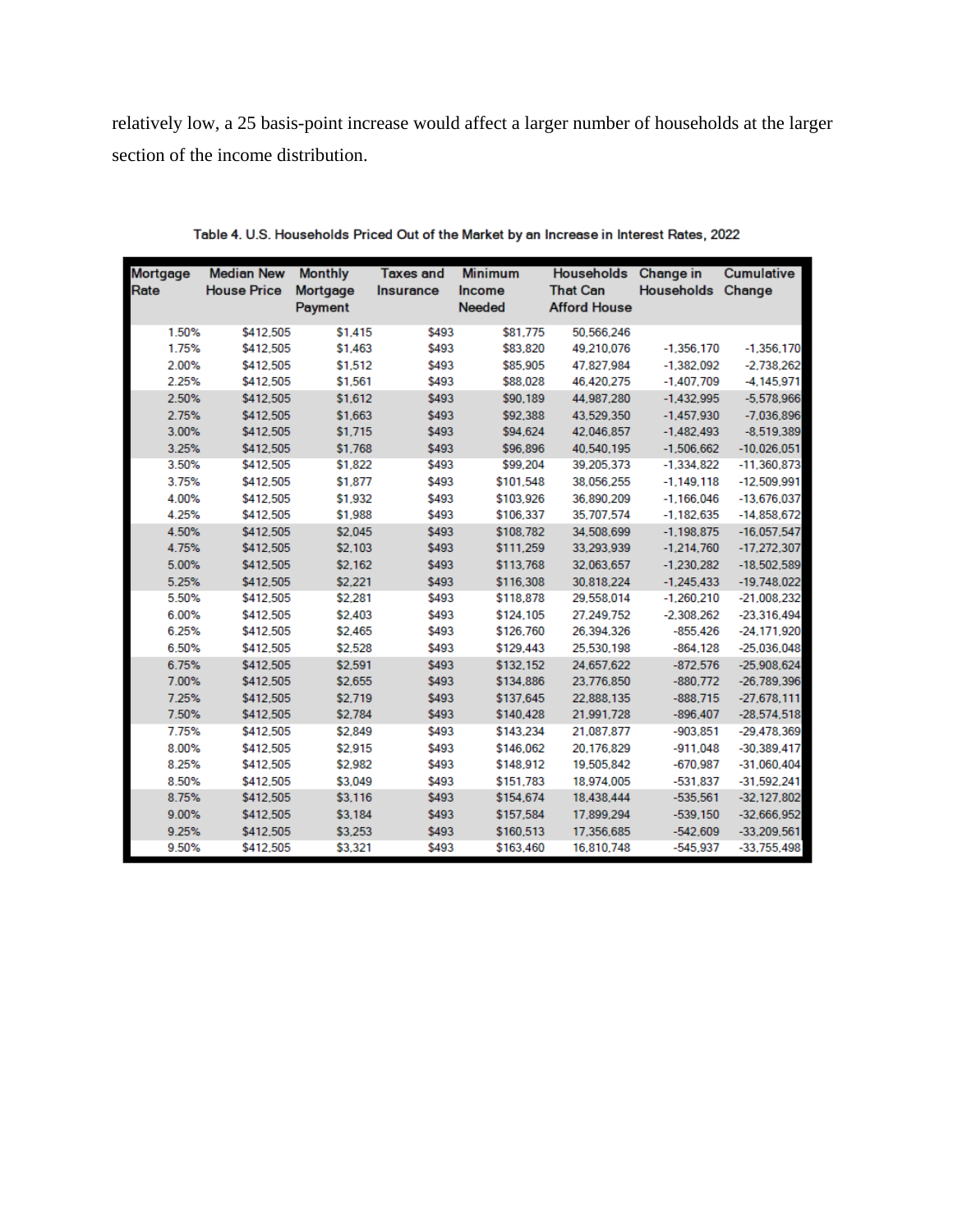| Households<br><b>State</b>                                                           |                   |
|--------------------------------------------------------------------------------------|-------------------|
| Who Can<br>Who Can't<br><b>Median</b><br><b>Income</b>                               |                   |
| <b>Afford Median Afford Median</b><br><b>New Home</b><br><b>Needed to</b>            |                   |
| <b>Price</b><br>Price<br>All<br>Price<br>Qualify                                     | <b>Priced Out</b> |
| <b>United States</b><br>412,505<br>99,205<br>126,732,674<br>39,205,292<br>87,527,382 | 117,932           |
| Alabama<br>87,513<br>389,820<br>2,030,653<br>585,268<br>1,445,385                    | 2,019             |
| Alaska<br>145,654<br>245,273<br>52,520<br>192,753<br>592,752                         | 185               |
| Arizona<br>464,413<br>2,846,208<br>738,906<br>102,987<br>2,107,302                   | 2,417             |
| Arkansas<br>397,926<br>92,827<br>247,459<br>938,366<br>1,185,825                     | 1,323             |
| California<br>543,767<br>120,445<br>13,418,516<br>4,171,589<br>9,246,927             | 12,411            |
| Colorado<br>118,177<br>539,922<br>2,419,693<br>678,245<br>1,741,448                  | 2,373             |
| Connecticut<br>569,691<br>159,690<br>295,752<br>1,078,643<br>1,374,395               | 722               |
| Delaware<br>214,329<br>47,202<br>403,160<br>258,871<br>144,289                       | 694               |
| District of Columbia<br>85,272<br>705,027<br>151,871<br>304,205<br>218,933           | 152               |
| Florida<br>422,108<br>100,752<br>8,202,464<br>2,048,794<br>6,153,670                 | 6,931             |
| 356,743<br>84,551<br>1,449,552<br>2,556,199<br>Georgia<br>4,005,751                  | 4,851             |
| Hawaii<br>176,306<br>496,603<br>87,242<br>856,262<br>409,361                         | 200               |
| Idaho<br>402,374<br>89,371<br>704,941<br>193,828<br>511,113                          | 954               |
| <b>Illinois</b><br>365,711<br>102,703<br>4,869,434<br>1,490,121<br>3,379,313         | 5,726             |
| Indiana<br>370,500<br>88,007<br>789,096<br>1,804,462<br>2,593,558                    | 3,217             |
| 371,169<br>97,601<br>390,191<br>956,864<br>Iowa<br>1,347,055                         | 1,943             |
| 108,523<br>1,153,221<br>260,181<br>893,040<br>Kansas<br>411,450                      | 1,209             |
| Kentucky<br>369,690<br>88,143<br>1,323,493<br>1,797,683<br>474,190                   | 2,187             |
| Louisiana<br>367,716<br>86.125<br>1,752,695<br>512,485<br>1,240,210                  | 1,917             |
| Maine<br>115,349<br>464,093<br>583,667<br>110,801<br>472,866                         | 554               |
| Maryland<br>371,232<br>88,336<br>2,259,582<br>1,121,922<br>1,137,660                 | 2,813             |
| Massachusetts<br>608,827<br>146,813<br>2,731,440<br>687,723<br>2,043,717             | 1,468             |
| Michigan<br>350,069<br>89,906<br>4,007,356<br>1,241,683<br>2,765,673                 | 5,445             |
| 100,952<br>1,511,898<br>Minnesota<br>411,914<br>2,309,096<br>797,198                 | 2,520             |
| Mississippi<br>327,125<br>79,616<br>307,232<br>768,174<br>1,075,406                  | 1,125             |
| Missouri<br>363,418<br>88,621<br>2,530,303<br>1,783,274<br>747,029                   | 3,273             |
| Montana<br>375,244<br>87,237<br>456,886<br>136,905<br>319,981                        | 582               |
| Nebraska<br>87,060<br>789,585<br>519,547<br>321,924<br>270,038                       | 1,250             |
| 95,031<br>1,185,810<br>Nevada<br>438,564<br>356,167<br>829,643                       | 1,462             |
| New Hampshire<br>522,209<br>143,126<br>573,134<br>448,469<br>124,665                 | 461               |
| New Jersey<br>92,227<br>3,398,860<br>1,616,994<br>321,921<br>1,781,866               | 4,734             |
| New Mexico<br>446,296<br>102,908<br>791,404<br>163,836<br>627,568                    | 559               |
| New York<br>526,661<br>136,643<br>7,691,427<br>1,742,276<br>5,949,151                | 5,455             |
| North Carolina<br>369,458<br>85,781<br>4,152,837<br>1,308,399<br>2,844,438           | 5,019             |
| 386,330<br>94,304<br>118,726<br>217,614<br>North Dakota<br>336,340                   | 411               |
| 392,571<br>1,225,401<br>Ohio<br>101,746<br>4,867,616<br>3,642,215                    | 4,479             |
| Oklahoma<br>397,634<br>99,038<br>339,386<br>1,525,067<br>1,185,681                   | 1,290             |
| Oregon<br>533,740<br>122,608<br>1,677,821<br>355,490<br>1,322,331                    | 1,073             |
| Pennsylvania<br>105,800<br>411,744<br>5,266,983<br>1,430,479<br>3,836,504            | 5,095             |
| Rhode Island<br>485,255<br>126,065<br>408,982<br>87,707<br>321,275                   | 307               |
| South Carolina<br>90,074<br>398,515<br>2,126,954<br>591,748<br>1,535,206             | 2,514             |
| South Dakota<br>332,563<br>83,931<br>380,080<br>124,008<br>256,072                   | 536               |
| Tennessee<br>390,969<br>89,349<br>2,815,746<br>787,785<br>2,027,961                  | 3,343             |
| Texas<br>395,451<br>107,240<br>10,639,459<br>2,814,421<br>7,825,038                  | 11,108            |
| Utah<br>462,359<br>100,782<br>370,426<br>732,127<br>1,102,553                        | 1,164             |
| 266,994<br>43,964<br>Vermont<br>498,757<br>133,782<br>223,030                        | 176               |
| Virginia<br>352,164<br>80,457<br>3,241,321<br>1,546,335<br>1,694,986                 | 3,871             |
| 130,409<br>Washington<br>565,613<br>3,046,029<br>739,860<br>2,306,169                | 2,182             |
| West Virginia<br>306,339<br>69,855<br>708,937<br>239,830<br>469,107                  | 1,037             |
| Wisconsin<br>394,639<br>103,737<br>2,431,158<br>614,779<br>1,816,379                 | 2,761             |
| Wyoming<br>643,010<br>143,774<br>241,973<br>34,538<br>207,435                        | 134               |

**Table 2 Households Priced Out of the Market by a \$1,000 Price Increase, 2022**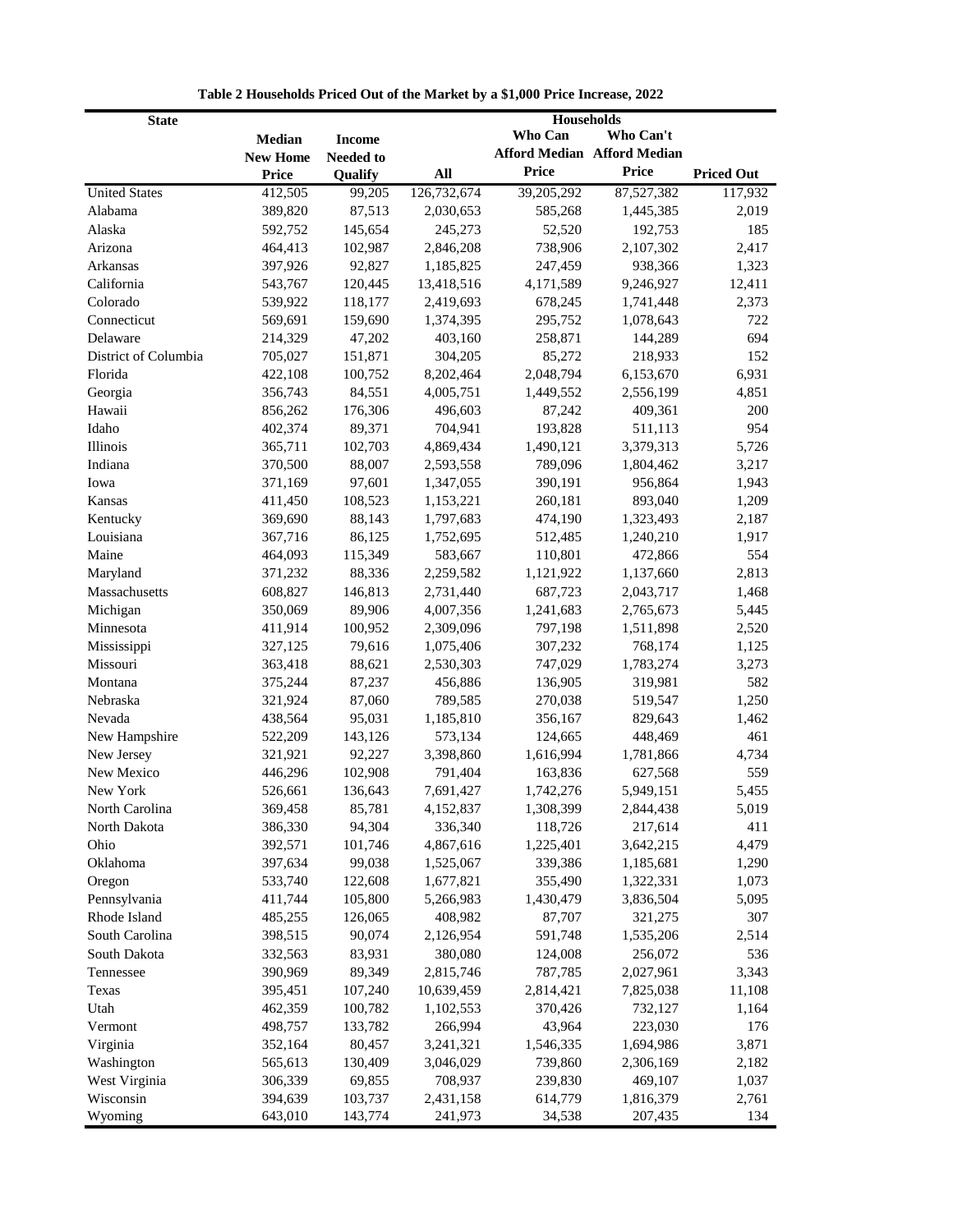|                                                                |                                           |                   | <b>Households</b> |                   |                     |               |
|----------------------------------------------------------------|-------------------------------------------|-------------------|-------------------|-------------------|---------------------|---------------|
| Metro Area                                                     | Median New Needed to<br><b>Home Price</b> | Income<br>Qualify | All               | Who Can<br>Afford | Who Can't<br>Afford | Priced<br>Out |
| Abilene, TX                                                    | 370,260                                   | 97,759            | 62,424            | 10,618            | 51,806              | 55            |
| Akron, OH                                                      | 620,647                                   | 163,679           | 281,497           | 40,328            | 241,169             | 130           |
| Albany, GA                                                     | 210,102                                   | 54,145            | 47,979            | 18,652            | 29,327              | 67            |
| Albany-Lebanon, OR                                             | 477,331                                   | 114,312           | 52,348            | 5,477             | 46,871              | 32            |
| Albany-Schenectady-Troy, NY                                    | 453,699                                   | 125,344           | 390,092           | 94,671            | 295,421             | 425           |
| Albuquerque, NM                                                | 441,549                                   | 105,422           | 342,241           | 75,583            | 266,658             | 287           |
| Alexandria, LA                                                 | 408,861                                   | 95,832            | 57,007            | 13,234            | 43,773              | 47            |
| Allentown-Bethlehem-Easton, PA-NJ                              | 386,349                                   | 105,230           | 327,762           | 100,262           | 227,500             | 395           |
| Altoona, PA                                                    | 347,794                                   | 85,693            | 56,935            | 18,626            | 38,309              | 63            |
| Amarillo, TX                                                   | 417,714                                   | 115,424           | 98,870            | 21,387            | 77,483              | 102           |
| Ames, IA                                                       | 426,010                                   | 110,843           | 122,990           | 21,514            | 101,476             | 100           |
| Anchorage, AK                                                  | 616,135                                   | 153,196           | 139,296           | 28,178            | 111,118             | 120           |
| Ann Arbor, MI                                                  | 387,260                                   | 99,670            | 137,585           | 52,784            | 84,801              | 185           |
| Anniston-Oxford, AL                                            | 249,778                                   | 57,517            | 45,771            | 20,351            | 25,420              | 84            |
| Appleton, WI                                                   | 395,745                                   | 104,592           | 95,319            | 25,559            | 69,760              | 116           |
| Asheville, NC                                                  | 475,109                                   | 105,580           | 198,214           | 44,588            | 153,626             | 142           |
| Athens-Clarke County, GA                                       | 418,267                                   | 99,477            | 91,349            | 20,710            | 70,639              | 68            |
| Atlanta-Sandy Springs-Alpharetta, GA                           | 374,340                                   | 88,463            | 2,353,055         | 952,462           | 1,400,593           | 2,955         |
| Atlantic City-Hammonton, NJ                                    | 464,630                                   | 143,861           | 118,554           | 24,662            | 93,892              | 78            |
| Auburn-Opelika, AL                                             | 459,346                                   | 103,248           | 82,582            | 18,123            | 64,459              | 56            |
| Augusta-Richmond County, GA-SC                                 | 328,711                                   | 76,632            | 205,682           | 81,080            | 124,602             | 312           |
| Austin-Round Rock-Georgetown, TX                               | 503,446                                   | 136,067           | 921,210           | 240,753           | 680,457             | 791           |
| Bakersfield, CA                                                | 468,706                                   | 110,346           | 272,053           | 55,414            | 216,639             | 233           |
| Baltimore-Columbia-Towson, MD                                  | 370,465                                   | 88,708            | 1,089,357         | 522,845           | 566,512             | 1,319         |
| Bangor, ME                                                     | 401,583                                   | 102,531           | 71,630            | 10,161            | 61,469              | 72            |
| Barnstable Town, MA                                            | 923,338                                   | 213,849           | 133,245           | (3,836)           | 137,081             | 77            |
| Baton Rouge, LA                                                | 383,656                                   | 89,358            | 317,547           | 98,014            | 219,533             | 397           |
| Battle Creek, MI                                               | 326,691                                   | 86,334            | 53,567            | 11,669            | 41,898              | 78            |
| Bay City, MI                                                   | 337,186                                   | 105,195           | 46,165            | 7,114             | 39,051              | 51            |
| Beaumont-Port Arthur, TX                                       | 313,411                                   | 86,917            | 133,516           | 35,677            | 97,839              | 205           |
| Beckley, WV                                                    | 242,427                                   | 56,167            | 50,601            | 18,925            | 31,676              | 64            |
| Bellingham, WA                                                 | 555,365                                   | 124,815           | 94,141            | 13,143            | 80,998              | 62            |
| Bend, OR                                                       | 617,944                                   | 137,621           | 67,116            | 10,451            | 56,665              | 37            |
| Billings, MT                                                   | 332,173                                   | 78,598            | 100,611           | 39,283            | 61,328              | 108           |
| Binghamton, NY                                                 | 314,801                                   | 96,331            | 110,794           | 27,848            | 82,946              | 180           |
| Birmingham-Hoover, AL                                          | 482,037                                   | 108,820           | 407,863           | 94,362            | 313,501             | 361           |
| Bismarck, ND                                                   | 439,498                                   | 105,819           | 42,050            | 13,577            | 28,473              | $50\,$        |
|                                                                | 336,030                                   | 76,244            | 46,490            | 15,710            | 30,780              | 96            |
| Blacksburg-Christiansburg, VA<br>Blacksburg-Christiansburg, VA | 336,030                                   | 76,244            | 46,490            | 15,710            | 30,780              | 96            |
| Bloomington, IL                                                | 314,387                                   | 92,786            | 45,136            | 14,960            | 30,176              | 75            |
| Bloomington, IN                                                | 361,796                                   | 85,128            | 53,191            |                   | 39,837              | 74            |
| Bloomsburg-Berwick, PA                                         |                                           |                   |                   | 13,354            |                     |               |
|                                                                | 400,528                                   | 100,008           | 31,634<br>299,102 | 9,110             | 22,524              | 41<br>277     |
| Boise City, ID                                                 | 475,590                                   | 105,816           | 1,879,865         | 72,774            | 226,328             |               |
| Boston-Cambridge-Newton, MA-NH                                 | 659,214                                   | 159,304           |                   | 517,553           | 1,362,312           | 1,060         |
| Boulder, CO                                                    | 807,426                                   | 174,316           | 143,134           | 33,245            | 109,889             | 61            |
| Bowling Green, KY                                              | 358,988                                   | 84,324            | 63,108            | 18,033            | 45,075              | 71            |
| Bremerton-Silverdale-Port Orchard, WA                          | 596,700                                   | 136,959           | 114,125           | 25,802            | 88,323              | $87\,$        |
| Bridgeport-Stamford-Norwalk, CT                                | 969,197                                   | 256,114           | 325,769           | 32,051            | 293,718             | 189           |
| Brownsville-Harlingen, TX                                      | 205,709                                   | 58,960            | 143,787           | 48,265            | 95,522              | 243           |
| Brunswick, GA                                                  | 478,163                                   | 112,909           | 49,150            | 9,656             | 39,494              | 32            |
| Buffalo-Cheektowaga, NY                                        | 560,710                                   | 162,718           | 516,476           | 53,651            | 462,825             | 202           |
| Burlington, NC                                                 | 285,358                                   | 66,161            | 63,178            | 25,320            | 37,858              | 137           |
| Burlington-South Burlington, VT                                | 557,489                                   | 145,847           | 97,897            | 15,842            | 82,055              | 42            |
| California-Lexington Park, MD                                  | 409,726                                   | 97,025            | 37,684            | 20,843            | 16,841              | 41            |
| Canton-Massillon, OH                                           | 339,446                                   | 86,352            | 172,156           | 49,055            | 123,101             | 223           |
| Cape Coral-Fort Myers, FL                                      | 368,241                                   | 88,990            | 304,576           | 92,085            | 212,491             | 451           |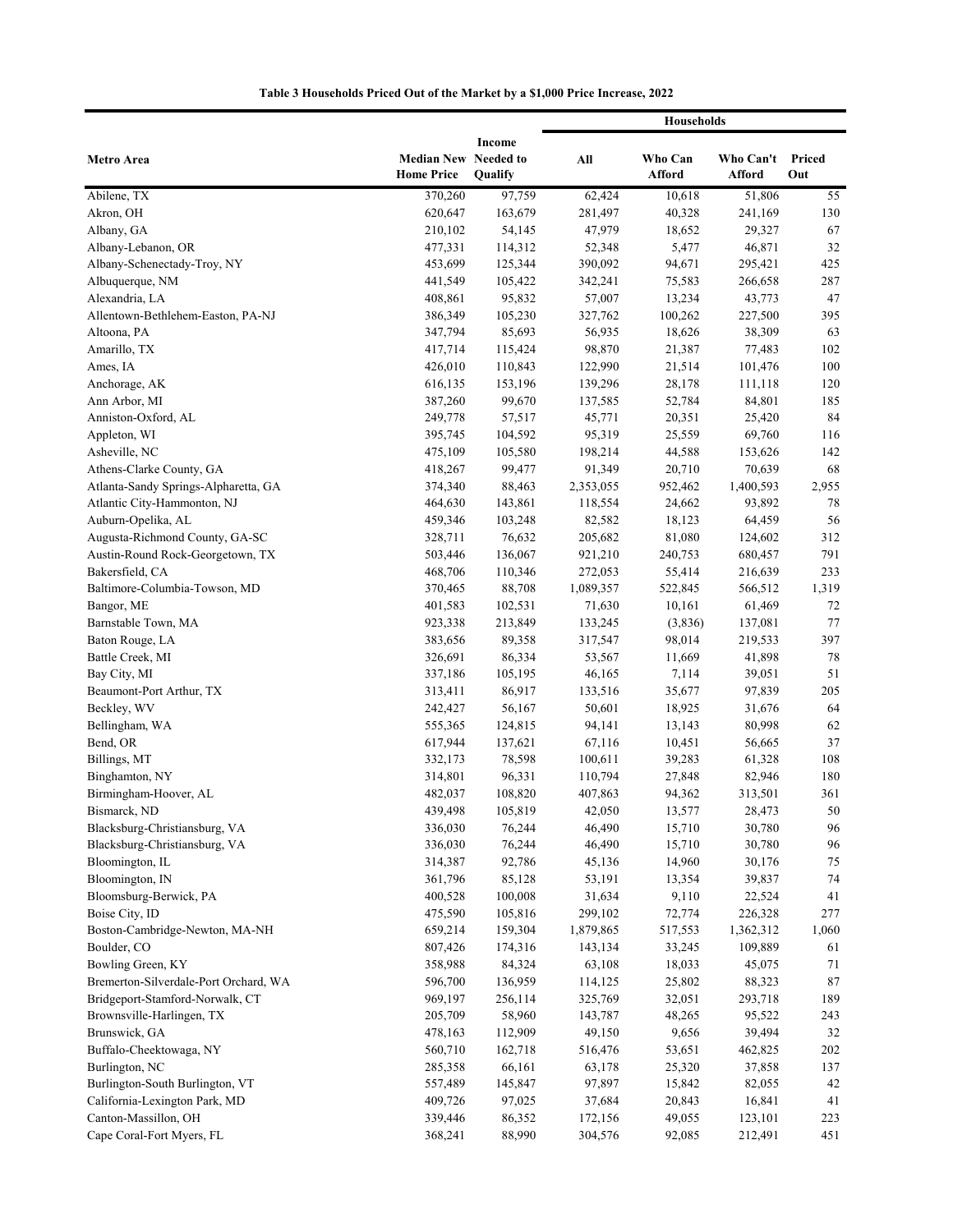|                                                              |                                           |                    | <b>Households</b>    |                    |                     |               |
|--------------------------------------------------------------|-------------------------------------------|--------------------|----------------------|--------------------|---------------------|---------------|
| Metro Area                                                   | Median New Needed to<br><b>Home Price</b> | Income<br>Qualify  | All                  | Who Can<br>Afford  | Who Can't<br>Afford | Priced<br>Out |
| Cape Girardeau, MO-IL                                        | 378,262                                   | 89,998             | 52,532               | 8,451              | 44,081              | 53            |
| Carbondale-Marion, IL                                        | 185,141                                   | 51,481             | 75,999               | 32,482             | 43,517              | 165           |
| Carson City, NV                                              | 457,059                                   | 95,996             | 21,555               | 6,546              | 15,009              | 23            |
| Casper, WY                                                   | 409,649                                   | 92,312             | 35,578               | 12,264             | 23,314              | 49            |
| Cedar Rapids, IA                                             | 235,396                                   | 62,608             | 122,486              | 69,918             | 52,568              | 249           |
| Chambersburg-Waynesboro, PA                                  | 406,228                                   | 100,082            | 61,556               | 12,378             | 49,178              | 68            |
| Champaign-Urbana, IL                                         | 380,765                                   | 108,313            | 68,992               | 16,316             | 52,676              | 61            |
| Charleston, WV                                               | 166,635                                   | 39,099             | 192,163              | 114,037            | 78,126              | 365           |
| Charleston-North Charleston, SC                              | 444,796                                   | 100,016            | 334,532              | 100,413            | 234,119             | 343           |
| Charlotte-Concord-Gastonia, NC-SC                            | 406,068                                   | 93,525             | 1,051,128            | 317,963            | 733,165             | 984           |
| Charlottesville, VA                                          | 436,512                                   | 98,832             | 82,950               | 25,978             | 56,972              | 86            |
| Chattanooga, TN-GA                                           | 345,597                                   | 80,807             | 228,491              | 81,601             | 146,890             | 356           |
| Cheyenne, WY                                                 | 376,930                                   | 85,191             | 48,587               | 18,634             | 29,953              | 72            |
| Chicago-Naperville-Elgin, IL-IN-WI                           | 385,284                                   | 107,672            | 3,542,395            | 1,168,740          | 2,373,655           | 4,273         |
| Chico, CA                                                    | 451,705                                   | 102,054            | 52,210               | 10,886             | 41,324              | 47            |
| Cincinnati, OH-KY-IN                                         | 359,070                                   | 91,187             | 928,803              | 300,805            | 627,998             | 1,118         |
| Clarksville, TN-KY                                           | 232,271                                   | 55,244             | 154,298              | 74,661             | 79,637              | 305           |
| Cleveland, TN                                                | 333,474                                   | 76,845             | 47,413               | 12,665             | 34,748              | 74            |
| Cleveland-Elyria, OH                                         | 414,850                                   | 113,218            | 892,689              | 198,729            | 693,960             | 793           |
| Coeur d'Alene, ID                                            | 497,238                                   | 108,535            | 66,277               | 7,515              | 58,762              | 30            |
| College Station-Bryan, TX                                    | 333,039                                   | 89,362             | 94,543               | 28,536             | 66,007              | 141           |
| Colorado Springs, CO                                         | 644,030                                   | 141,936            | 288,402              | 44,036             | 244,366             | 116           |
| Columbia, MO                                                 | 385,849                                   | 93,405             | 109,445              | 31,836             | 77,609              | 155           |
| Columbia, SC                                                 | 358,760                                   | 82,576             | 326,878              | 101,515            | 225,363             | 425           |
| Columbus, GA-AL                                              | 228,129                                   | 55,001             | 136,505              | 62,040             | 74,465              | 242           |
| Columbus, IN                                                 | 343,559                                   | 81,094             | 26,274               | 8,646              | 17,628              | 54            |
| Columbus, OH                                                 | 398,828                                   | 103,510            | 864,699              | 251,794            | 612,905             | 969           |
| Corpus Christi, TX                                           | 418,311                                   | 118,371            | 129,850              | 19,357             | 110,493             | 100           |
| Corvallis, OR                                                | 532,862                                   | 125,183            | 43,556               | 8,741              | 34,815              | 35            |
| Crestview-Fort Walton Beach-Destin, FL                       | 638,703                                   | 148,742            | 87,046               | 10,590             | 76,456              | 23            |
| Cumberland, MD-WV                                            | 385,887                                   | 91,418             | 32,371               | 5,003              | 27,368              | 45            |
| Dallas-Fort Worth-Arlington, TX                              | 445,150                                   | 122,350            | 2,668,719            | 763,144            | 1,905,575           | 2,800         |
| Dalton, GA                                                   | 245,341                                   | 57,425             | 48,066               | 20,374             | 27,692              | 95            |
| Danville, IL                                                 | 246,170                                   | 70,123             | 34,316               | 11,216             | 23,100              | 60            |
| Daphne-Fairhope-Foley, AL                                    | 409,307                                   | 90,223             | 78,895               | 23,765             | 55,130              | 97            |
| Davenport-Moline-Rock Island, IA-IL                          | 312,842                                   | 87,089             | 160,052              | 51,906             | 108,146             | 241           |
| Decatur, AL                                                  | 364,671                                   | 82,853             | 63,893               | 18,964             | 44,929              | 68            |
| Decatur, IL<br>Deltona-Daytona Beach-Ormond Beach, FL        | 380,970                                   | 106,780            | 37,712<br>276,985    | 4,631              | 33,081              | 40            |
|                                                              | 485,316                                   | 115,511            |                      | 45,011             | 231,974             | 217<br>911    |
| Denver-Aurora-Lakewood, CO<br>Des Moines-West Des Moines, IA | 619,950<br>399,241                        | 136,810<br>107,783 | 1,217,976<br>370,747 | 323,273<br>105,957 | 894,703<br>264,790  | 450           |
| Detroit-Warren-Dearborn, MI                                  | 382,726                                   | 98,852             | 1,750,729            | 508,048            | 1,242,681           |               |
| Dothan, AL                                                   | 409,015                                   | 91,859             | 61,092               | 15,133             | 45,959              | 1,735<br>63   |
| Dover, DE                                                    | 289,057                                   | 63,009             | 68,572               | 31,760             | 36,812              | 124           |
| Dubuque, IA                                                  | 420,038                                   | 109,329            | 37,881               | 8,400              | 29,481              | 39            |
| Duluth, MN-WI                                                | 293,191                                   | 72,605             | 151,133              | 54,713             | 96,420              | 219           |
| Durham-Chapel Hill, NC                                       | 403,951                                   | 95,244             | 369,332              | 117,983            | 251,349             | 484           |
| East Stroudsburg, PA                                         | 473,477                                   | 138,179            | 59,919               | 12,252             | 47,667              | 52            |
| Eau Claire, WI                                               | 383,493                                   | 98,953             | 68,004               | 17,713             | 50,291              | 85            |
| El Centro, CA                                                | 373,511                                   | 87,749             | 73,983               | 18,427             | 55,556              | 93            |
| Elizabethtown-Fort Knox, KY                                  | 336,249                                   | 79,983             | 63,304               | 17,208             | 46,096              | 77            |
| Elkhart-Goshen, IN                                           | 347,842                                   | 82,359             | 55,260               | 13,576             | 41,684              | 74            |
| Elmira, NY                                                   | 333,791                                   | 100,836            | 31,105               | 6,787              | 24,318              | 34            |
| El Paso, TX                                                  | 414,875                                   | 121,837            | 267,203              | 23,615             | 243,588             | 116           |
| Enid, OK                                                     | 611,310                                   | 156,209            | 25,863               | 1,195              | 24,668              | 7             |
| Erie, PA                                                     | 391,807                                   | 105,418            | 111,127              | 18,258             | 92,869              | 114           |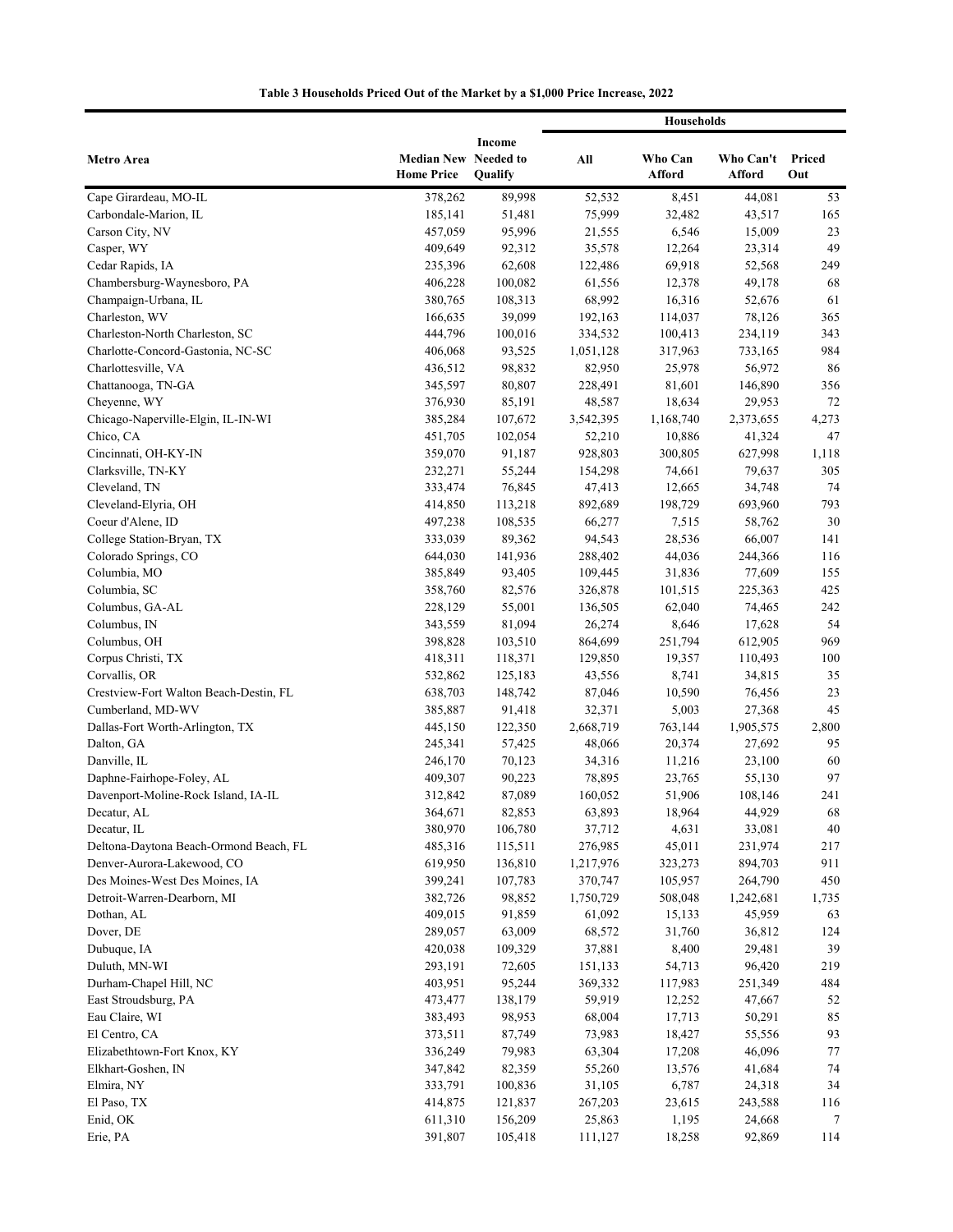|                                       |                                           |                   | Households |                   |                     |               |
|---------------------------------------|-------------------------------------------|-------------------|------------|-------------------|---------------------|---------------|
| Metro Area                            | Median New Needed to<br><b>Home Price</b> | Income<br>Qualify | All        | Who Can<br>Afford | Who Can't<br>Afford | Priced<br>Out |
| Eugene-Springfield, OR                | 484,241                                   | 112,537           | 154,573    | 24,704            | 129,869             | 143           |
| Evansville, IN-KY                     | 423,341                                   | 102,044           | 133,922    | 33,573            | 100,349             | 180           |
| Fairbanks, AK                         | 656,901                                   | 164,416           | 33,200     | 7,091             | 26,109              | 15            |
| Fargo, ND-MN                          | 396,228                                   | 99,032            | 119,902    | 34,882            | 85,020              | 157           |
| Farmington, NM                        | 436,529                                   | 99,068            | 39,300     | 7,951             | 31,349              | 26            |
| Fayetteville, NC                      | 333,142                                   | 82,321            | 447,518    | 110,395           | 337,123             | 551           |
| Fayetteville-Springdale-Rogers, AR    | 460,194                                   | 106,625           | 172,998    | 38,180            | 134,818             | 147           |
| Fayetteville-Springdale-Rogers, AR    | 460,194                                   | 106,625           | 172,998    | 38,180            | 134,818             | 147           |
| Flagstaff, AZ                         | 438,500                                   | 94,920            | 54,531     | 17,031            | 37,500              | 51            |
| Flint, MI                             | 321,404                                   | 85,821            | 168,583    | 45,923            | 122,660             | 210           |
| Florence, SC                          | 256,906                                   | 58,043            | 84,243     | 36,438            | 47,805              | 147           |
| Florence-Muscle Shoals, AL            | 210,272                                   | 47,895            | 63,635     | 32,722            | 30,913              | 160           |
| Fond du Lac, WI                       | 437,776                                   | 115,892           | 47,771     | 5,007             | 42,764              | 51            |
| Fort Collins, CO                      | 527,405                                   | 115,120           | 170,752    | 45,447            | 125,305             | 161           |
| Fort Smith, AR-OK                     | 329,273                                   | 77,137            | 72,539     | 17,040            | 55,499              | 77            |
| Fort Wayne, IN                        | 372,538                                   | 89,282            | 129,584    | 36,235            | 93,349              | 167           |
| Fresno, CA                            | 584,761                                   | 134,146           | 336,158    | 43,725            | 292,433             | 145           |
| Gadsden, AL                           | 209,631                                   | 47,701            | 44,662     | 24,190            | 20,472              | 74            |
| Gainesville, FL                       | 410,251                                   | 99,444            | 221,838    | 43,128            | 178,710             | 174           |
| Gainesville, GA                       | 366,597                                   | 85,536            | 67,567     | 25,918            | 41,649              | 77            |
| Gettysburg, PA                        | 362,831                                   | 94,068            | 36,214     | 11,337            | 24,877              | 66            |
| Glens Falls, NY                       | 441,248                                   | 119,282           | 59,093     | 11,679            | 47,414              | 60            |
| Goldsboro, NC                         | 294,732                                   | 72,913            | 46,906     | 11,388            | 35,518              | 70            |
| Grand Forks, ND-MN                    | 348,302                                   | 86,027            | 50,039     | 14,336            | 35,703              | 66            |
| Grand Island, NE                      | 325,283                                   | 86,905            | 24,873     | 7,446             | 17,427              | 38            |
| Grand Junction, CO                    | 373,357                                   | 79,812            | 69,351     | 21,267            | 48,084              | 83            |
| Grand Rapids-Kentwood, MI             | 367,825                                   | 91,458            | 395,458    | 118,360           | 277,098             | 611           |
| Grand Rapids-Kentwood, MI             | 367,825                                   | 91,458            | 395,458    | 118,360           | 277,098             | 611           |
| Grants Pass, OR                       | 497,786                                   | 109,244           | 30,185     | 5,653             | 24,532              | 24            |
| Great Falls, MT                       | 450,976                                   | 109,521           | 25,795     | 3,666             | 22,129              | 18            |
| Greeley, CO                           | 456,657                                   | 100,415           | 122,049    | 44,315            | 77,734              | 137           |
| Green Bay, WI                         | 384,514                                   | 99,584            | 141,478    | 40,086            | 101,392             | 187           |
| Greensboro-High Point, NC             | 386,866                                   | 91,613            | 299,819    | 81,678            | 218,141             | 340           |
| Greenville, NC                        | 374,077                                   | 90,924            | 76,076     | 15,346            | 60,730              | 76            |
| Greenville-Anderson, SC               | 404,144                                   | 90,368            | 364,336    | 114,743           | 249,593             | 414           |
| Gulfport-Biloxi, MS                   | 324,706                                   | 79,714            | 171,894    | 47,367            | 124,527             | 208           |
| Gulfport-Biloxi, MS                   | 324,706                                   | 79,714            | 171,894    | 47,367            | 124,527             | $208\,$       |
| Hagerstown-Martinsburg, MD-WV         | 347,075                                   | 80,258            | 139,315    | 56,893            | 82,422              | 211           |
| Hammond, LA                           | 298,607                                   | 68,268            | 43,997     | 16,534            | 27,463              | 58            |
| Hanford-Corcoran, CA                  | 488,216                                   | 111,900           | 48,012     | 10,586            | 37,426              | 27            |
| Harrisburg-Carlisle, PA               | 374,826                                   | 95,681            | 236,702    | 75,543            | 161,159             | 363           |
| Harrisonburg, VA                      | 466,109                                   | 104,015           | 44,529     | 8,528             | 36,001              | 41            |
| Hartford-East Hartford-Middletown, CT | 430,909                                   | 123,575           | 496,012    | 155,817           | 340,195             | 561           |
| Hattiesburg, MS                       | 331,821                                   | 81,449            | 77,482     | 22,297            | 55,185              | 54            |
| Hickory-Lenoir-Morganton, NC          | 383,566                                   | 87,947            | 149,878    | 31,870            | 118,008             | 185           |
| Hilton Head Island-Bluffton, SC       | 545,253                                   | 123,117           | 84,253     | 15,074            | 69,179              | 36            |
| Hinesville, GA                        | 345,070                                   | 85,591            | 26,330     | 5,032             | 21,298              | 36            |
| Homosassa Springs, FL                 | 333,217                                   | 79,016            | 71,371     | 13,907            | 57,464              | 100           |
| Hot Springs, AR                       | 400,506                                   | 92,273            | 46,022     | 11,667            | 34,355              | 36            |
| Houma-Thibodaux, LA                   | 411,906                                   | 95,482            | 87,329     | 26,471            | 60,858              | 93            |
| Houston-The Woodlands-Sugar Land, TX  | 376,904                                   | 105,106           | 2,683,433  | 834,903           | 1,848,530           | 2,966         |
| Huntington-Ashland, WV-KY-OH          | 249,429                                   | 58,891            | 136,441    | 56,025            | 80,416              | 249           |
| Huntsville, AL                        | 313,890                                   | 70,250            | 196,689    | 94,727            | 101,962             | 246           |
| Idaho Falls, ID                       | 356,957                                   | 80,508            | 53,623     | 19,907            | 33,716              | 71            |
| Indianapolis-Carmel-Anderson, IN      | 404,891                                   | 96,718            | 825,931    | 238,887           | 587,044             | 777           |
| Iowa City, IA                         | 374,690                                   | 98,512            | 71,638     | 23,645            | 47,993              | 97            |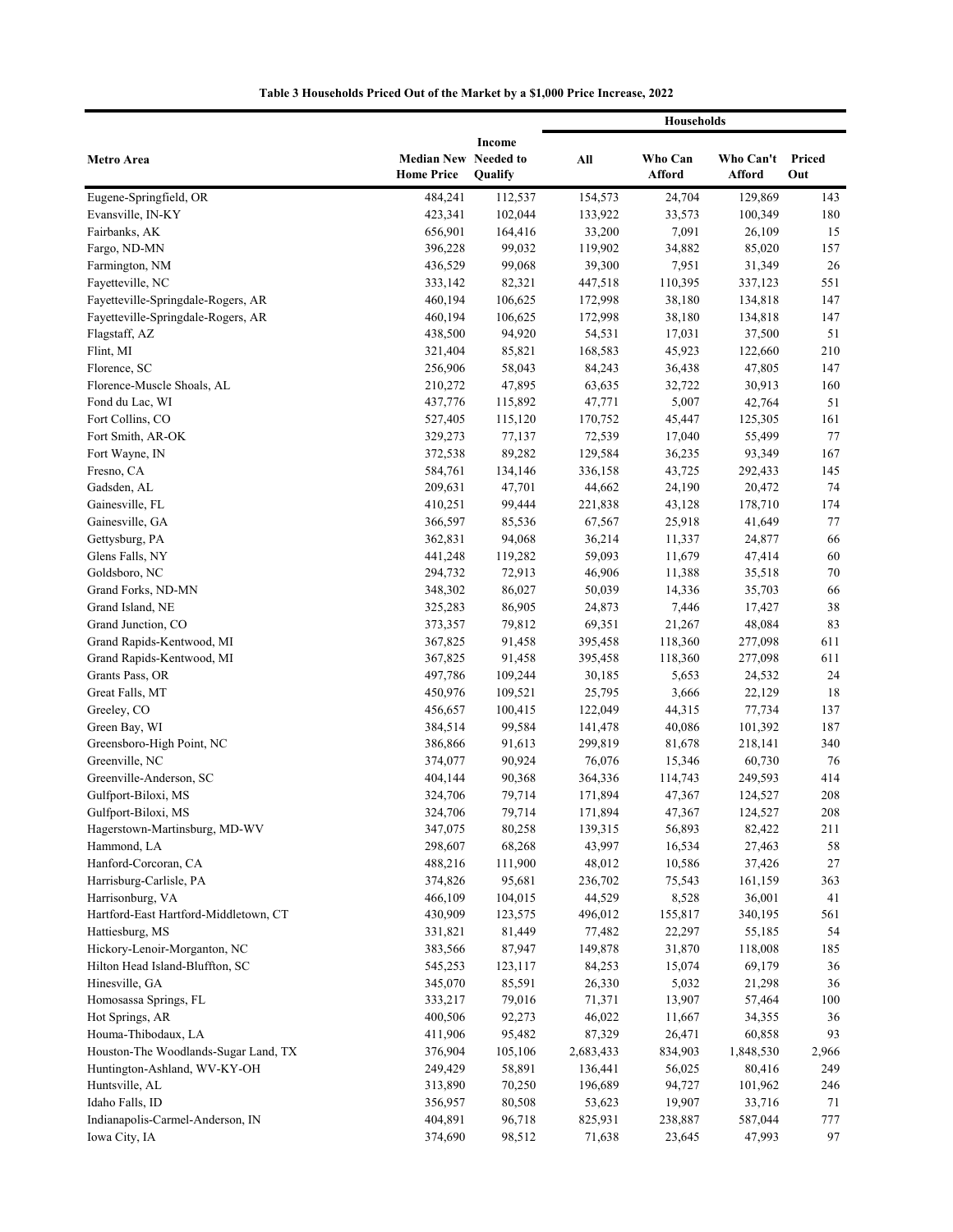|                                          |                                           |                   | <b>Households</b> |                   |                     |               |
|------------------------------------------|-------------------------------------------|-------------------|-------------------|-------------------|---------------------|---------------|
| Metro Area                               | Median New Needed to<br><b>Home Price</b> | Income<br>Qualify | All               | Who Can<br>Afford | Who Can't<br>Afford | Priced<br>Out |
| Ithaca, NY                               | 463,846                                   | 137,763           | 40,539            | 7,126             | 33,413              | 24            |
| Jackson, MI                              | 284,020                                   | 73,544            | 57,953            | 14,618            | 43,335              | 126           |
| Jackson, MS                              | 425,861                                   | 103,169           | 247,128           | 53,040            | 194,088             | 184           |
| Jackson, TN                              | 374,772                                   | 90,509            | 189,959           | 39,996            | 149,963             | 183           |
| Jacksonville, FL                         | 350,907                                   | 83,189            | 612,100           | 225,298           | 386,802             | 834           |
| Jacksonville, NC                         | 250,034                                   | 60,538            | 54,821            | 25,743            | 29,078              | 113           |
| Janesville-Beloit, WI                    | 299,387                                   | 81,697            | 67,412            | 23,048            | 44,364              | 113           |
| Jefferson City, MO                       | 319,795                                   | 76,319            | 68,525            | 24,160            | 44,365              | 106           |
| Johnson City, TN                         | 324,625                                   | 74,167            | 100,725           | 27,527            | 73,198              | 96            |
| Johnstown, PA                            | 419,745                                   | 109,351           | 56,511            | 7,739             | 48,772              | 45            |
| Jonesboro, AR                            | 261,735                                   | 61,617            | 48,271            | 15,085            | 33,186              | 102           |
| Joplin, MO                               | 208,466                                   | 50,209            | 56,519            | 28,802            | 27,717              | 122           |
| Kahului-Wailuku-Lahaina, HI              | 860,115                                   | 174,727           | 60,840            | 10,408            | 50,432              | 24            |
| Kalamazoo-Portage, MI                    | 340,703                                   | 89,565            | 48,379            | 15,765            | 32,614              | 70            |
| Kankakee, IL                             | 254,208                                   | 73,948            | 36,569            | 14,901            | 21,668              | 68            |
| Kansas City, MO-KS                       | 406,503                                   | 103,323           | 872,579           | 261,457           | 611,122             | 951           |
| Kennewick-Richland, WA                   | 569,733                                   | 132,312           | 110,899           | 22,629            | 88,270              | 80            |
| Killeen-Temple, TX                       | 310,708                                   | 85,798            | 172,850           | 46,540            | 126,310             | 260           |
| Kingsport-Bristol, TN-VA                 | 331,370                                   | 75,781            | 147,713           | 39,611            | 108,102             | 174           |
| Kingston, NY                             | 503,989                                   | 141,431           | 70,046            | 14,528            | 55,518              | 57            |
| Knoxville, TN                            | 359,502                                   | 81,161            | 357,924           | 107,482           | 250,442             | 481           |
| Kokomo, IN                               | 326,584                                   | 78,370            | 31,351            | 11,299            | 20,052              | 49            |
| La Crosse-Onalaska, WI-MN                | 408,355                                   | 107,791           | 57,603            | 12,929            | 44,674              | 45            |
| Lafayette, LA                            | 332,491                                   | 77,517            | 184,181           | 63,713            | 120,468             | 229           |
| Lafayette-West Lafayette, IN             | 350,480                                   | 81,946            | 117,680           | 35,963            | 81,717              | 118           |
| Lake Charles, LA                         | 296,693                                   | 69,613            | 76,922            | 30,979            | 45,943              | 101           |
| Lake Havasu City-Kingman, AZ             | 364,962                                   | 80,352            | 93,616            | 22,344            | 71,272              | 107           |
| Lakeland-Winter Haven, FL                | 336,604                                   | 80,168            | 231,163           | 70,568            | 160,595             | 288           |
| Lancaster, PA                            | 362,483                                   | 93,250            | 211,480           | 73,852            | 137,628             | 337           |
| Lansing-East Lansing, MI                 | 343,268                                   | 91,689            | 332,879           | 99,022            | 233,857             | 459           |
| Laredo, TX                               | 264,345                                   | 77,020            | 79,489            | 23,158            | 56,331              | 155           |
| Las Cruces, NM                           | 444,017                                   | 101,531           | 75,277            | 10,697            | 64,580              | 48            |
| Las Vegas-Henderson-Paradise, NV         | 427,687                                   | 92,821            | 828,799           | 252,480           | 576,319             | 998           |
| Lawrence, KS                             | 488,696                                   | 126,480           | 47,330            | 7,403             | 39,927              | 30            |
| Lawton, OK                               | 310,252                                   | 78,670            | 42,706            | 15,595            | 27,111              | 59            |
| Lebanon, PA<br>Lewiston, ID-WA           | 334,562<br>333,706                        | 87,105            | 51,926<br>32,532  | 16,646<br>9,072   | 35,280<br>23,460    | 80<br>53      |
| Lewiston-Auburn, ME                      | 394,501                                   | 77,536<br>103,483 | 49,148            | 10,023            | 39,125              | 58            |
| Lexington-Fayette, KY                    | 393,855                                   | 93,338            | 210,462           | 58,692            | 151,770             | 273           |
| Lima, OH                                 | 319,328                                   | 81,831            | 38,308            | 8,787             | 29,521              | 78            |
| Lincoln, NE                              | 341,637                                   | 92,054            | 142,430           | 46,638            | 95,792              | 189           |
| Little Rock-North Little Rock-Conway, AR | 380,758                                   | 90,676            | 301,484           | 85,219            | 216,265             | 341           |
| Logan, UT-ID                             | 399,881                                   | 89,613            | 50,275            | 15,604            | 34,671              | 68            |
| Longview, TX                             | 487,551                                   | 123,345           | 251,877           | 38,118            | 213,759             | 141           |
| Longview, WA                             | 481,870                                   | 110,966           | 41,356            | 8,583             | 32,773              | 29            |
| Los Angeles-Long Beach-Anaheim, CA       | 827,177                                   | 181,947           | 4,428,273         | 475,469           | 3,952,804           | 2,063         |
| Louisville/Jefferson County, KY-IN       | 329,897                                   | 78,521            | 460,321           | 171,654           | 288,667             | 608           |
| Lubbock, TX                              | 371,241                                   | 104,029           | 127,125           | 29,393            | 97,732              | 140           |
| Lynchburg, VA                            | 295,934                                   | 66,107            | 101,697           | 47,434            | 54,263              | 141           |
| Macon-Bibb County, GA                    | 301,272                                   | 76,810            | 89,437            | 24,508            | 64,929              | 125           |
| Madera, CA                               | 514,218                                   | 117,287           | 44,097            | 7,150             | 36,947              | 34            |
| Madison, WI                              | 458,221                                   | 120,626           | 289,531           | 71,378            | 218,153             | 358           |
| Manchester-Nashua, NH                    | 452,427                                   | 124,252           | 165,438           | 47,372            | 118,066             | 133           |
| Manhattan, KS                            | 418,768                                   | 108,437           | 101,173           | 17,231            | 83,942              | 118           |
| Mankato, MN                              | 341,398                                   | 83,818            | 41,418            | 13,131            | 28,287              | 71            |
| Mansfield, OH                            | 359,728                                   | 93,655            | 55,305            | 8,885             | 46,420              | 92            |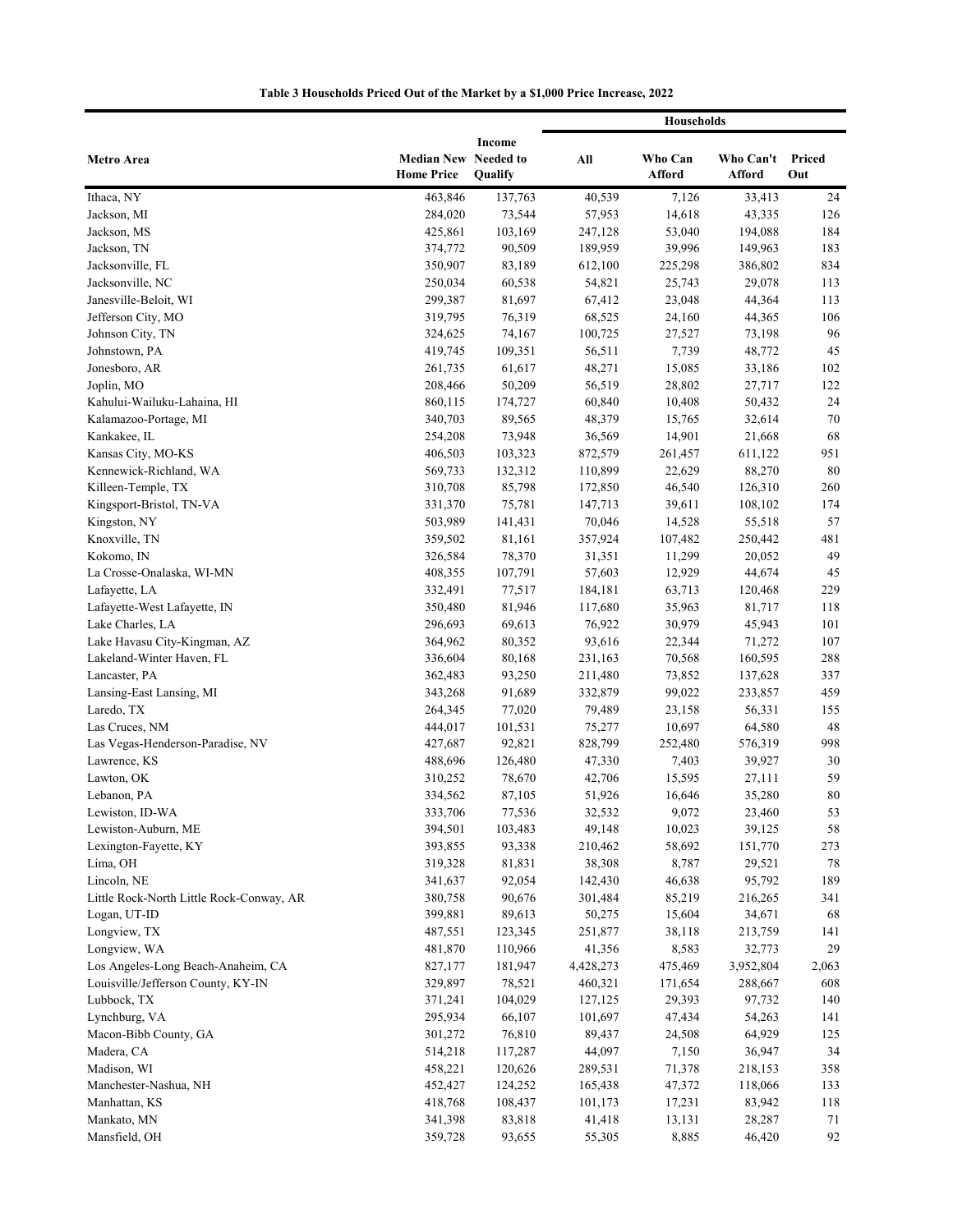|                                                                                                  |                                                  |                   | <b>Households</b> |                   |                     |               |
|--------------------------------------------------------------------------------------------------|--------------------------------------------------|-------------------|-------------------|-------------------|---------------------|---------------|
| Metro Area                                                                                       | <b>Median New Needed to</b><br><b>Home Price</b> | Income<br>Qualify | All               | Who Can<br>Afford | Who Can't<br>Afford | Priced<br>Out |
| McAllen-Edinburg-Mission, TX                                                                     | 335,633                                          | 95,447            | 280,925           | 46,129            | 234,796             | 214           |
| Medford, OR                                                                                      | 515,510                                          | 117,083           | 82,099            | 14,693            | 67,406              | 56            |
| Memphis, TN-MS-AR                                                                                | 377,236                                          | 92,760            | 507,779           | 132,324           | 375,455             | 639           |
| Merced, CA                                                                                       | 498,885                                          | 111,350           | 84,221            | 17,902            | 66,319              | 76            |
| Miami-Fort Lauderdale-Pompano Beach, FL                                                          | 540,455                                          | 131,314           | 2,325,093         | 300,137           | 2,024,956           | 840           |
| Michigan City-La Porte, IN                                                                       | 392,072                                          | 94,563            | 43,034            | 11,641            | 31,393              | 46            |
| Midland, MI                                                                                      | 286,928                                          | 77,533            | 35,139            | 10,835            | 24,304              | 76            |
| Midland, TX                                                                                      | 287,752                                          | 73,390            | 67,505            | 34,192            | 33,313              | 85            |
| Milwaukee-Waukesha, WI                                                                           | 516,115                                          | 134,610           | 638,219           | 106,816           | 531,403             | 445           |
| Minneapolis-St. Paul-Bloomington, MN-WI                                                          | 416,273                                          | 102,577           | 1,425,093         | 516,845           | 908,248             | 1,775         |
| Missoula, MT                                                                                     | 473,828                                          | 112,440           | 52,233            | 9,720             | 42,513              | 39            |
| Mobile, AL                                                                                       | 355,811                                          | 84,116            | 169,244           | 43,706            | 125,538             | 167           |
| Modesto, CA                                                                                      | 482,654                                          | 108,785           | 173,287           | 38,869            | 134,418             | 164           |
| Monroe, LA                                                                                       | 415,284                                          | 94,652            | 130,554           | 28,409            | 102,145             | 100           |
| Monroe, MI                                                                                       | 295,480                                          | 74,362            | 58,791            | 25,849            | 32,942              | 102           |
| Montgomery, AL                                                                                   | 391,315                                          | 87,155            | 153,087           | 43,901            | 109,186             | 148           |
| Morgantown, WV                                                                                   | 461,690                                          | 102,650           | 52,997            | 11,351            | 41,646              | 51            |
| Morristown, TN                                                                                   | 424,836                                          | 95,323            | 116,212           | 15,200            | 101,012             | 123           |
| Mount Vernon-Anacortes, WA                                                                       | 566,632                                          | 131,062           | 50,790            | 11,191            | 39,599              | 45            |
| Muncie, IN                                                                                       | 337,031                                          | 83,071            | 46,641            | 10,293            | 36,348              | 54            |
| Muskegon, MI                                                                                     | 279,043                                          | 72,562            | 63,101            | 20,848            | 42,253              | 112           |
| Myrtle Beach-Conway-North Myrtle Beach, SC-NC                                                    | 322,745                                          | 72,444            | 234,589           | 78,923            | 155,666             | 303           |
| Napa, CA                                                                                         | 955,131                                          | 213,065           | 50,563            | 5,394             | 45,169              | 28            |
| Naples-Marco Island, FL                                                                          | 664,399                                          | 152,806           | 130,325           | 23,840            | 106,485             | 48            |
| Nashville-Davidson--Murfreesboro--Franklin, TN<br>Nashville-Davidson--Murfreesboro--Franklin, TN | 450,473                                          | 100,736           | 743,099           | 199,878           | 543,221             | 773           |
| New Bern, NC                                                                                     | 450,473<br>334,683                               | 100,736<br>80,343 | 743,099<br>61,798 | 199,878<br>18,997 | 543,221<br>42,801   | 773<br>74     |
| New Haven-Milford, CT                                                                            | 356,202                                          | 103,077           | 310,160           | 107,378           | 202,782             | 435           |
| New Orleans-Metairie, LA                                                                         | 405,482                                          | 96,947            | 493,842           | 121,453           | 372,389             | 444           |
| New York-Newark-Jersey City, NY-NJ-PA                                                            | 580,632                                          | 152,406           | 6,588,785         | 925,276           | 5,663,509           | 4,734         |
| Niles, MI                                                                                        | 459,927                                          | 114,827           | 53,681            | 11,565            | 42,116              | 46            |
| North Port-Sarasota-Bradenton, FL                                                                | 423,143                                          | 99,565            | 326,791           | 88,268            | 238,523             | 318           |
| Norwich-New London, CT                                                                           | 453,563                                          | 124,261           | 114,867           | 27,142            | 87,725              | 103           |
| Ocala, FL                                                                                        | 241,760                                          | 57,169            | 152,366           | 59,109            | 93,257              | 300           |
| Ocean City, NJ                                                                                   | 723,202                                          | 183,868           | 46,604            | 4,650             | 41,954              | 22            |
| Odessa, TX                                                                                       | 417,120                                          | 107,602           | 49,791            | 15,082            | 34,709              | 51            |
| Ogden-Clearfield, UT                                                                             | 439,004                                          | 96,586            | 242,488           | 91,400            | 151,088             | 381           |
| Oklahoma City, OK                                                                                | 419,810                                          | 107,574           | 529,600           | 114,254           | 415,346             | 555           |
| Olympia-Lacey-Tumwater, WA                                                                       | 512,298                                          | 120,206           | 119,762           | 27,892            | 91,870              | 97            |
| Omaha-Council Bluffs, NE-IA                                                                      | 304,964                                          | 84,769            | 380,160           | 162,848           | 217,312             | 614           |
| Orlando-Kissimmee-Sanford, FL                                                                    | 451,036                                          | 106,754           | 931,009           | 219,187           | 711,822             | 785           |
| Oshkosh-Neenah, WI                                                                               | 412,357                                          | 111,134           | 70,957            | 14,753            | 56,204              | 69            |
| Owensboro, KY                                                                                    | 184,875                                          | 45,357            | 54,010            | 28,797            | 25,213              | 104           |
| Oxnard-Thousand Oaks-Ventura, CA                                                                 | 850,049                                          | 188,244           | 258,417           | 34,422            | 223,995             | 146           |
| Palm Bay-Melbourne-Titusville, FL                                                                | 515,743                                          | 122,298           | 241,446           | 50,926            | 190,520             | 174           |
| Panama City, FL                                                                                  | 420,213                                          | 98,644            | 44,032            | 9,319             | 34,713              | 34            |
| Parkersburg-Vienna, WV                                                                           | 364,812                                          | 83,976            | 31,423            | 7,367             | 24,056              | 39            |
| Pensacola-Ferry Pass-Brent, FL                                                                   | 338,034                                          | 79,657            | 199,646           | 74,205            | 125,441             | 239           |
| Peoria, IL                                                                                       | 398,114                                          | 116,753           | 214,854           | 38,074            | 176,780             | 158           |
| Philadelphia-Camden-Wilmington, PA-NJ-DE-MD                                                      | 316,040                                          | 82,991            | 2,439,618         | 1,111,120         | 1,328,498           | 3,235         |
| Phoenix-Mesa-Chandler, AZ                                                                        | 469,193                                          | 103,235           | 1,873,580         | 558,567           | 1,315,013           | 1,688         |
| Pine Bluff, AR                                                                                   | 222,306                                          | 52,250            | 40,396            | 18,972            | 21,424              | 101           |
| Pittsburgh, PA                                                                                   | 469,412                                          | 121,503           | 1,073,586         | 217,271           | 856,315             | 1,059         |
| Pittsfield, MA                                                                                   | 898,333                                          | 230,126           | 49,747            | 2,657             | 47,090              | 18            |
| Pocatello, ID<br>Portland-South Portland, ME                                                     | 294,905<br>518,287                               | 69,237<br>126,714 | 49,503<br>222,919 | 17,209<br>51,470  | 32,294<br>171,449   | 92<br>238     |
|                                                                                                  |                                                  |                   |                   |                   |                     |               |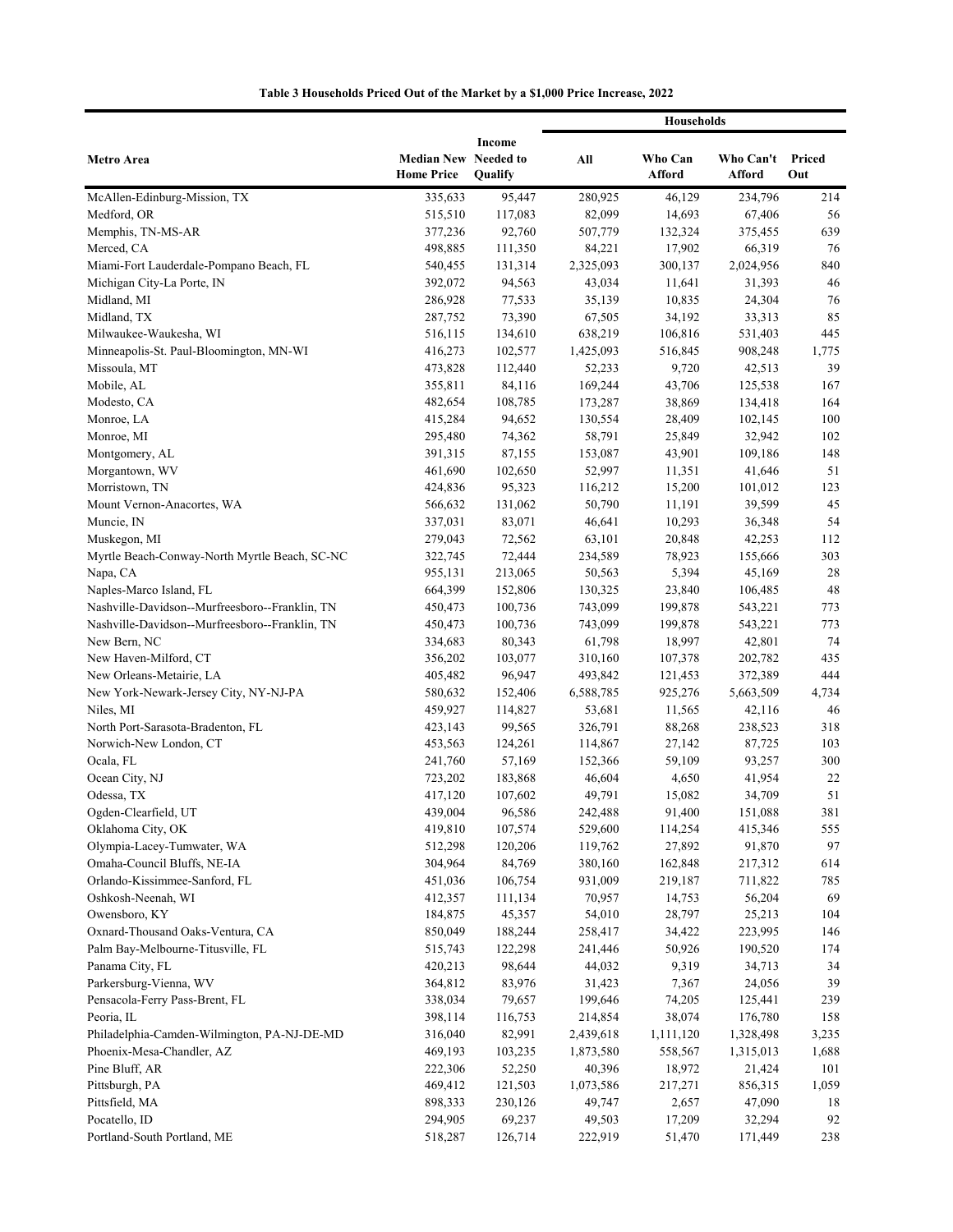|                                                                          |                                                  |                    | <b>Households</b>    |                      |                      |               |
|--------------------------------------------------------------------------|--------------------------------------------------|--------------------|----------------------|----------------------|----------------------|---------------|
| Metro Area                                                               | <b>Median New Needed to</b><br><b>Home Price</b> | Income<br>Qualify  | All                  | Who Can<br>Afford    | Who Can't<br>Afford  | Priced<br>Out |
| Portland-Vancouver-Hillsboro, OR-WA                                      | 562,869                                          | 130,113            | 993,959              | 264,234              | 729,725              | 748           |
| Port St. Lucie, FL                                                       | 385,506                                          | 94,265             | 182,142              | 46,276               | 135,866              | 205           |
| Providence-Warwick, RI-MA                                                | 447,415                                          | 113,948            | 646,042              | 170,883              | 475,159              | 709           |
| Provo-Orem, UT                                                           | 509,321                                          | 109,368            | 207,750              | 62,694               | 145,056              | 235           |
| Pueblo, CO                                                               | 279,782                                          | 63,695             | 69,707               | 28,486               | 41,221               | 116           |
| Punta Gorda, FL                                                          | 453,087                                          | 110,329            | 81,642               | 14,753               | 66,889               | 70            |
| Racine, WI                                                               | 465,411                                          | 124,129            | 85,546               | 14,295               | 71,251               | 72            |
| Raleigh-Cary, NC                                                         | 396,699                                          | 91,299             | 566,682              | 234,573              | 332,109              | 724           |
| Rapid City, SD                                                           | 331,433                                          | 84,402             | 50,719               | 12,554               | 38,165               | 57            |
| Reading, PA                                                              | 348,083                                          | 96,074             | 147,968              | 50,112               | 97,856               | 220           |
| Redding, CA                                                              | 546,486                                          | 125,272            | 88,137               | 10,782               | 77,355               | 40            |
| Reno, NV                                                                 | 541,426                                          | 116,667            | 207,147              | 47,077               | 160,070              | 227           |
| Richmond, VA                                                             | 354,759                                          | 81,438             | 475,681              | 190,350              | 285,331              | 569           |
| Riverside-San Bernardino-Ontario, CA                                     | 526,128                                          | 120,388            | 1,419,316            | 332,681              | 1,086,635            | 1,442         |
| Roanoke, VA                                                              | 435,426                                          | 101,006            | 125,817              | 31,040               | 94,777               | 131           |
| Rochester, MN                                                            | 378,393                                          | 94,045             | 104,117              | 41,438               | 62,679               | 136           |
| Rochester, NY                                                            | 431,433                                          | 132,970            | 457,754              | 79,284               | 378,470              | 333           |
| Rockford, IL                                                             | 252,570                                          | 77,242             | 135,016              | 52,974               | 82,042               | 203           |
| Rocky Mount, NC                                                          | 243,946                                          | 60,234             | 57,602               | 26,885               | 30,717               | 110           |
| Rome, GA                                                                 | 265,062                                          | 64,481             | 37,860               | 10,747               | 27,113               | 57            |
| Sacramento-Roseville-Folsom, CA                                          | 555,470                                          | 126,259            | 913,341              | 236,878              | 676,463              | 608           |
| Saginaw, MI                                                              | 342,243                                          | 93,061             | 79,987               | 19,702               | 60,285               | 88            |
| St. Cloud, MN                                                            | 391,100                                          | 96,370             | 81,272               | 23,166               | 58,106               | 133           |
| St. George, UT                                                           | 487,715                                          | 104,865            | 74,106               | 13,397               | 60,709               | 86            |
| St. Joseph, MO-KS                                                        | 314,214                                          | 76,394             | 47,387               | 15,585               | 31,802               | 79            |
| St. Louis, MO-IL                                                         | 391,630                                          | 100,905            | 1,170,246            | 341,278              | 828,968              | 1,201         |
| Salem, OR                                                                | 526,042                                          | 122,524            | 157,050              | 18,368               | 138,682              | 121           |
| Salinas, CA                                                              | 895,680                                          | 196,860            | 134,189              | 14,702               | 119,487              | 45            |
| Salisbury, MD-DE                                                         | 305,135                                          | 67,176             | 184,584              | 75,464               | 109,120              | 243           |
| Salt Lake City, UT                                                       | 496,180                                          | 109,120            | 417,420              | 137,635              | 279,785              | 441           |
| San Angelo, TX                                                           | 371,639                                          | 98,822             | 46,885               | 7,270                | 39,615               | 75            |
| San Antonio-New Braunfels, TX                                            | 408,809                                          | 111,254            | 851,058              | 196,793              | 654,265              | 885           |
| San Diego-Chula Vista-Carlsbad, CA                                       | 859,869                                          | 190,812            | 1,137,015            | 164,077              | 972,938              | 499           |
| San Francisco-Oakland-Berkeley, CA<br>San Jose-Sunnyvale-Santa Clara, CA | 1,368,671<br>1,680,173                           | 300,883<br>365,545 | 1,791,189<br>659,768 | 201,279<br>(87, 851) | 1,589,910<br>747,619 | 838<br>379    |
| San Luis Obispo-Paso Robles, CA                                          | 795,842                                          | 175,539            | 107,460              | 14,735               | 92,725               | 47            |
| Santa Cruz-Watsonville, CA                                               | 1,235,487                                        | 269,185            | 106,333              | 6,745                | 99,588               | 45            |
| Santa Fe, NM                                                             | 471,305                                          | 102,375            | 60,633               | 16,656               | 43,977               | 35            |
| Santa Maria-Santa Barbara, CA                                            | 1,103,681                                        | 242,435            | 147,194              | 10,940               | 136,254              | 47            |
| Santa Rosa-Petaluma, CA                                                  | 800,537                                          | 177,657            | 200,797              | 38,354               | 162,443              | 93            |
| Savannah, GA                                                             | 389,233                                          | 95,203             | 141,594              | 45,903               | 95,691               | 172           |
| Scranton--Wilkes-Barre, PA                                               | 429,585                                          | 115,213            | 237,810              | 46,031               | 191,779              | 183           |
| Seattle-Tacoma-Bellevue, WA                                              | 721,105                                          | 166,017            | 1,587,245            | 405,415              | 1,181,830            | 773           |
| Sebastian-Vero Beach, FL                                                 | 643,032                                          | 152,270            | 87,173               | 13,536               | 73,637               | 44            |
| Sebring-Avon Park, FL                                                    | 361,939                                          | 87,451             | 52,879               | 7,734                | 45,145               | 45            |
| Sheboygan, WI                                                            | 428,302                                          | 113,987            | 56,601               | 11,219               | 45,382               | 48            |
| Sherman-Denison, TX                                                      | 351,588                                          | 93,874             | 49,207               | 13,307               | 35,900               | 67            |
| Shreveport-Bossier City, LA                                              | 366,521                                          | 85,544             | 110,918              | 31,326               | 79,592               | 110           |
| Sierra Vista-Douglas, AZ                                                 | 289,944                                          | 67,303             | 59,293               | 26,928               | 32,365               | 75            |
| Sioux City, IA-NE-SD                                                     | 426,096                                          | 113,482            | 34,543               | 4,242                | 30,301               | 26            |
| Sioux Falls, SD                                                          | 303,918                                          | 76,517             | 123,464              | 52,776               | 70,688               | 168           |
| South Bend-Mishawaka, IN-MI                                              | 323,581                                          | 78,268             | 119,823              | 42,820               | 77,003               | 175           |
| Spartanburg, SC                                                          | 263,206                                          | 59,944             | 103,927              | 50,480               | 53,447               | 218           |
| Spokane-Spokane Valley, WA                                               | 476,798                                          | 111,950            | 232,486              | 45,006               | 187,480              | 185           |
| Springfield, IL                                                          | 387,104                                          | 109,394            | 88,674               | 21,713               | 66,961               | 107           |
| Springfield, MA                                                          | 498,605                                          | 130,530            | 401,606              | 73,736               | 327,870              | 312           |